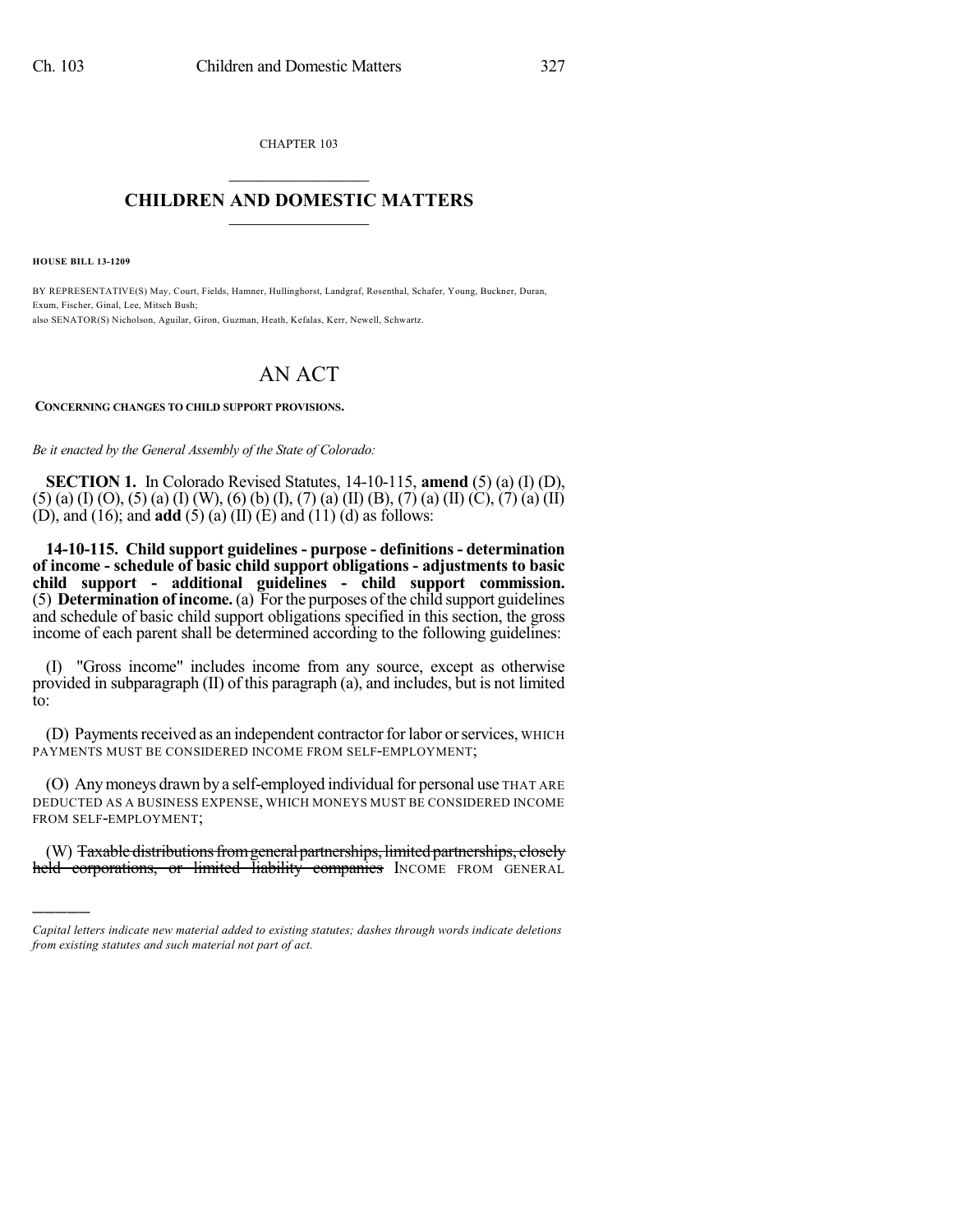PARTNERSHIPS,LIMITED PARTNERSHIPS,CLOSELY HELD CORPORATIONS,OR LIMITED LIABILITY COMPANIES. HOWEVER, IF A PARENT IS A PASSIVE INVESTOR, HAS A MINORITY INTEREST IN THE COMPANY, AND DOES NOT HAVE ANY MANAGERIAL DUTIES OR INPUT,THEN THE INCOME TO BE RECOGNIZED MAY BE LIMITED TO ACTUAL CASH DISTRIBUTIONS RECEIVED.

(II) "Gross income" does not include:

(E) EARNINGS OR GAINS ON A RETIREMENT ACCOUNT, INCLUDING AN IRA, WHICH EARNINGS OR GAINS MUST NOT BE INCLUDED AS INCOME UNLESS OR UNTIL A PARENT TAKES A DISTRIBUTION FROM THE ACCOUNT. IF A DISTRIBUTION FROM A RETIREMENT ACCOUNT MAY BE TAKEN WITHOUT BEING SUBJECT TO AN IRS PENALTY FOR EARLY DISTRIBUTION AND THE PARENT DECIDES NOT TO TAKE THE DISTRIBUTION, THE COURT MAY CONSIDER THE DISTRIBUTION THAT COULD HAVE BEEN TAKEN IN DETERMINING THE PARENT'S GROSS INCOME IF THE PARENT IS NOT OTHERWISE EMPLOYED FULL-TIME AND THE RETIREMENT ACCOUNT WAS NOT RECEIVED PURSUANT TO THE DIVISION OF MARITAL PROPERTY.

(6) **Adjustments to gross income.** (b) (I) At the time of the initial establishment of a child support order, or in any proceeding to modify a support order, if a parent is also legally responsible forthe support of other children for whomthe parents do not share joint legal responsibility, an adjustment shall be made revising the parent's income prior to calculating the basic child support obligation for the children who are the subject of the support order if the children are living in the home of the parent seeking the adjustment or if the children are living out of the home, and the parent seeking the adjustment provides documented proof of money payments of support of those children. The amount shall not exceed the schedule of basic support obligations listed in this section. For a parent with a gross income of one thousand eight NINE hundred fifty dollars or less per month, the adjustment shall be seventy-five percent of the amount calculated using the low-income adjustment described in sub-subparagraphs (B) and (C) of subparagraph (II) of paragraph (a) of subsection (7) of this section based only upon the responsible parent's income, without any other adjustments for the number of other children for whom the parent is responsible. For a parent with gross income of more than one thousand eight NINE hundred fifty dollars per month, the adjustment shall be seventy-five percent of the amount listed under the schedule of basic support obligations in paragraph (b) of subsection (7) of this section that would represent a support obligation based only upon the responsible parent's income, without any other adjustments for the number of other children for whom the parent is responsible. The amount calculated as set forth in this subparagraph (I) shall be subtracted from the amount of the parent's gross income prior to calculating the basic support obligation based upon both parents' gross income, as provided in subsection (7) of this section.

(7) **Schedule of basic child support obligations.** (a) (II) (B) Except as otherwise provided in sub-subparagraph (D) of this subparagraph (II), in circumstancesinwhichtheparents' combinedmonthlyadjusted grossincome isless than eight hundred fifty ONE THOUSAND ONE HUNDRED dollars, a child support payment of fifty dollars per month FOR ONE CHILD, SEVENTY DOLLARS PER MONTH FOR TWO CHILDREN, NINETY DOLLARS PER MONTH FOR THREE CHILDREN, ONE HUNDRED TEN DOLLARS PER MONTH FOR FOUR CHILDREN, ONE HUNDRED THIRTY DOLLARS PER MONTH FOR FIVE CHILDREN, AND ONE HUNDRED FIFTY DOLLARS PER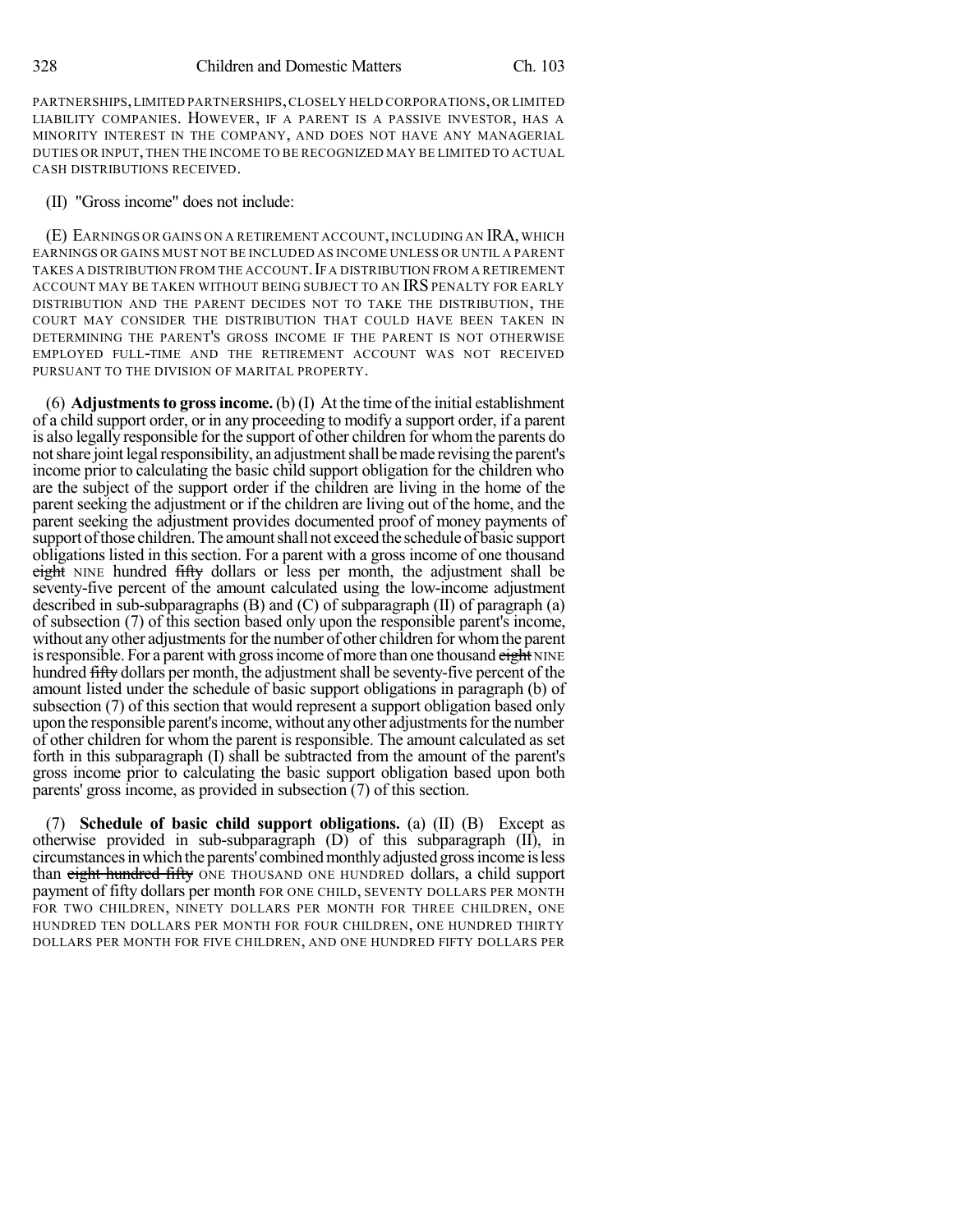MONTH FOR SIX OR MORE CHILDREN shall be required of the obligor. The minimum order of fifty dollars AMOUNT shall not apply when each parent keeps the children more than ninety-two overnights each year as defined in paragraph (h) of subsection (3) of this section. In no case, however, shall the amount of child support ordered to be paid exceed the amount of child support that would otherwise be ordered to be paid if the parents did not share physical custody.

(C) Except as otherwise provided in sub-subparagraph (D) of this subparagraph (II),incircumstancesinwhichtheparents' combinedmonthlyadjustedgrossincome is eight hundred fifty ONE THOUSAND ONE HUNDRED dollars or more, but in which the parent with the least number of overnights per year with the child has a monthly adjusted gross income of less than one thousand eight NINE hundred fifty dollars, the court or delegate child support enforcement unit, pursuant to section 26-13.5-105(4),C.R.S.,shall performa low-income adjustment calculationof child support as follows: The court or delegate child support enforcement unit shall determine each parent's monthly adjusted gross income, as that term is defined in subsection (3) of this section. Based upon the parents' combined monthly adjusted grossincomes, the court or delegate child support enforcement unitshall determine themonthlybasic child support obligation, usingthe schedule of basic child support obligations set forth in paragraph (b) of this subsection  $(7)$  and shall determine each parent's presumptive proportionate share of said obligation. The court or delegate child support enforcement unit shall then adjust the income of the parent with the fewest number of overnights per year with the child by subtracting nine ONE THOUSAND ONE hundred dollarsfrom that parent's monthly adjusted grossincome. The court shall multiply the resulting amount by a factor of forty percent. The product RESULT of the multiplication SUBTRACTION shall be added to the following basic minimum child support amount as additional minimum support, unless the product of the multiplication RESULT OF THE SUBTRACTION amount is zero or a negative figure, in which case the court shall add zero to the following basic minimum child support amount: Seventy-five FIFTY dollars for one child; one hundred fifty SEVENTY dollars for two children; two hundred twenty-five NINETY dollars for three children; two hundred seventy-five ONE HUNDRED TEN dollars for four children; three hundred twenty-five ONE HUNDRED THIRTY dollars for five children; and three hundred fifty ONE HUNDRED FIFTY dollars for six or more children. The court or delegate child support enforcement unit shall compare the product of this addition to the parent's presumptive proportionate share of the monthly basic support obligation determined previously fromthe schedule of basic child support obligations. The lesser of the two amounts shall be the basic monthly support obligation to be paid by the low-income parent, as adjusted by the low-income parent's proportionate share of the work-related and education-related child care costs, health insurance, extraordinary medical expenses, and other extraordinary adjustments as described in subsections  $(9)$  to  $(11)$  of this section. The low-income adjustment shall not apply when each parent keeps the children more than ninety-two overnights each year as defined in subsection  $(8)$  of this section. In no case, however, shall the amount of child support ordered to be paid exceed the amount of child support that would otherwise be ordered to be paid if the parents did not share physical custody.

(D) In any circumstance in which the obligor's monthly adjusted grossincome is less than eight hundred fifty ONE THOUSAND ONE HUNDRED dollars, regardless of the monthly adjusted gross income of the obligee, the obligor shall be ordered to pay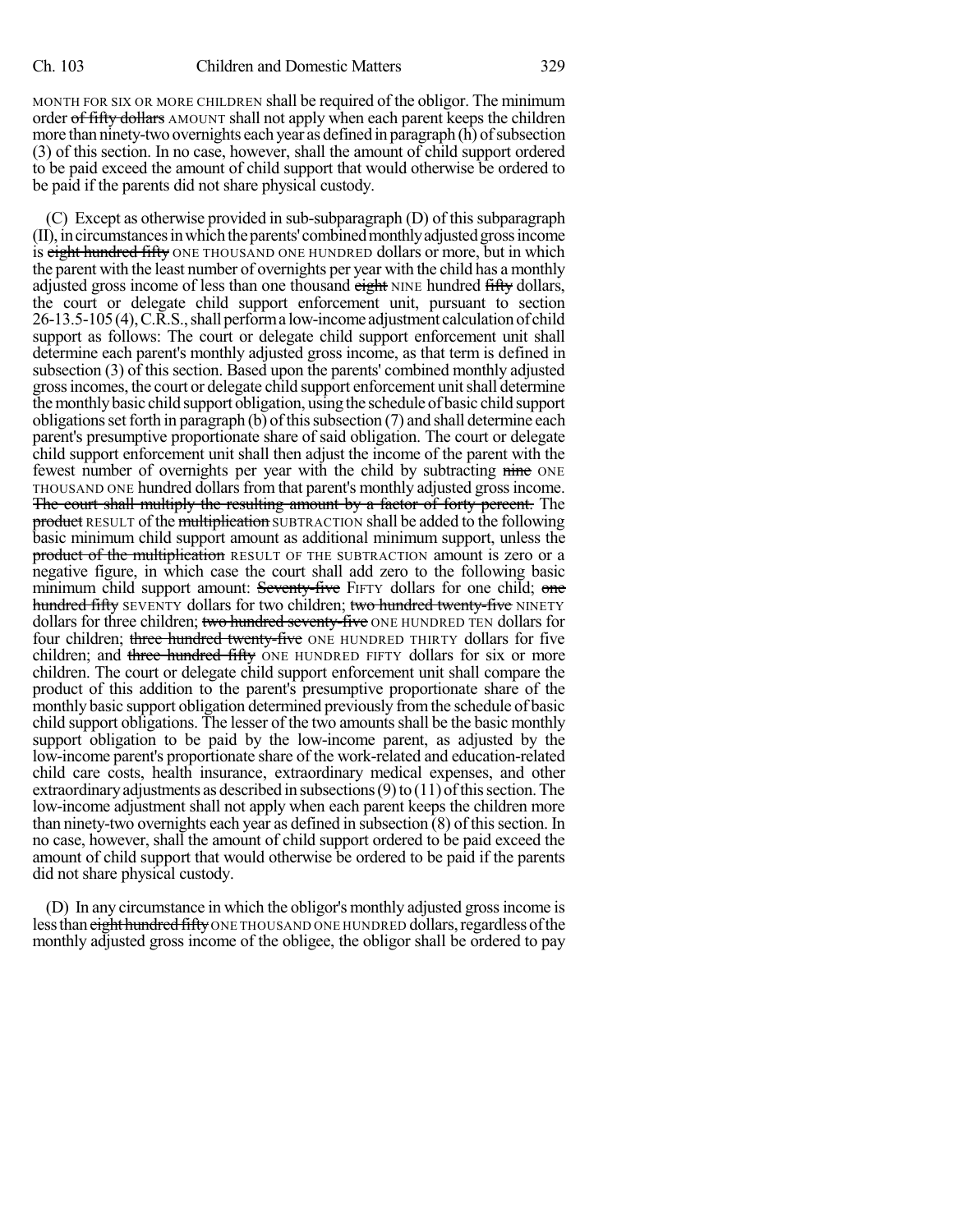fifty dollars per month THE MINIMUM MONTHLY ORDER AMOUNT in child support BASED ON THE NUMBER OF CHILDREN DUE SUPPORT AND THIS SUBSECTION (7). THE MINIMUM ORDER AMOUNT SHALL BE FIFTY DOLLARS PER MONTH FOR ONE CHILD, SEVENTY DOLLARS PER MONTH FOR TWO CHILDREN, NINETY DOLLARS PER MONTH FOR THREE CHILDREN,ONE HUNDRED TEN DOLLARS PER MONTH FOR FOUR CHILDREN, ONE HUNDRED THIRTY DOLLARS PER MONTH FOR FIVE CHILDREN,AND ONE HUNDRED FIFTY DOLLARS PER MONTH FOR SIX OR MORE CHILDREN. The minimum order of fifty dollars AMOUNT shall not apply when each parent keeps the children more than ninety-two overnights each year as defined in subsection (8) of this section. In no case, however, shall the amount of child support ordered to be paid exceed the amount of child support that would otherwise be ordered to be paid if the parents did not share physical custody.

(11) **Extraordinary adjustments to the schedule of basic child support obligations - periodic disability benefits.** (d) IN CASES WHERE THE CUSTODIAL PARENT RECEIVES A LUMP SUM RETROACTIVE AWARD FOR BENEFITS GRANTED BY THE FEDERAL OLD-AGE,SURVIVORS,OR DISABILITY INSURANCE BENEFITS PROGRAM, 42 U.S.C. 7, ON BEHALF OF A DEPENDENT CHILD DUE TO THE DISABILITY OF THE NONCUSTODIAL PARENT, OR RECEIVES A LUMP SUM RETROACTIVE AWARD FOR EMPLOYER-PAID RETIREMENT BENEFITS FROM THE FEDERAL GOVERNMENT ON BEHALF OF A DEPENDENT CHILD DUE TO THE RETIREMENT OF THE NONCUSTODIAL PARENT, THE LUMP SUM AWARD RECEIVED BY THE CUSTODIAL PARENT MUST BE CREDITED AGAINST ANY RETROACTIVE SUPPORT JUDGMENT OR ANY PAST-DUE CHILD SUPPORT OBLIGATION, REGARDLESS OF WHETHER THE PAST-DUE OBLIGATION HAS BEEN REDUCED TO JUDGMENT OWED BY THE NONCUSTODIAL PARENT. THIS CREDIT MUST NOT BE GIVEN AGAINST ANY AMOUNTS OWED BY THE NONCUSTODIAL PARENT FOR DEBT AS DEFINED IN SECTION 14-14-104 OR FOR ANY RETROACTIVE SUPPORT OR ANY ARREARAGE THAT ACCRUED PRIOR TO THE DATE OF ELIGIBILITY FOR DISABILITY OR RETIREMENT BENEFITS AS DETERMINED BY THE SOCIAL SECURITY ADMINISTRATION. ANY LUMP SUM RETIREMENT OR DISABILITY PAYMENTS DUE TO THE RETIREMENT OR DISABILITY OF THE NONCUSTODIAL PARENT, RECEIVED BY THE CUSTODIAL PARENT AS A RESULT OF THE RETIREMENT OR DISABILITY OF THE NONCUSTODIAL PARENT, PAID FOR A PERIOD OF TIME THAT PRECEDES THE DATE OF SUCH BENEFIT DATE ELIGIBILITY, OR ANY AMOUNT IN EXCESS OF THE ESTABLISHED CHILD SUPPORT ORDER OR JUDGMENT, MUST BE DEEMED A GRATUITY TO THE CHILD.

(16) **Child support commission.**(a) The child support guidelines, including the schedule of basic child support obligations, and general child support issues shall be reviewed and the results of such THE review and any recommended changes shall be reported to the governor and to the general assembly on or before December 1, 1991, and at least every four yearsthereafter by a child support commission, which commission is hereby created.

(b) As part of its review, the commission must consider economic data on the cost of raising children and analyze case data on the application of, and deviations from, the guidelines and the schedule of basic child support obligations to be used in the commission's review to ensure that deviations from the guidelines and schedule of basic child support obligations are limited. In addition, the commission shall review issues identified in the federal "Personal Responsibility and Work Opportunity Reconciliation Act of 1996", Public Law 104-193, including out-of-wedlock births and the prevention of teen pregnancy.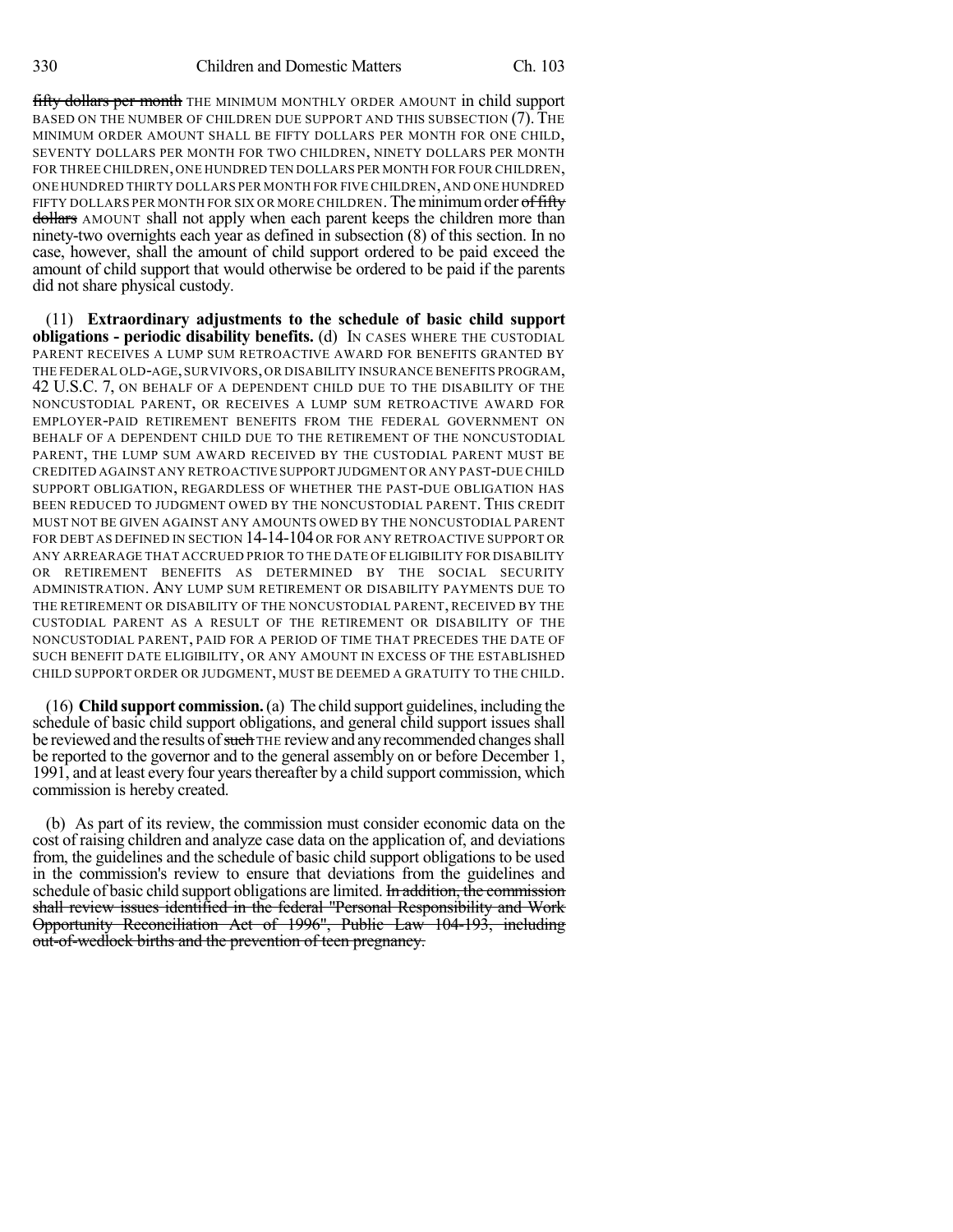(c) The child support commission shall consist of no more than twenty-one members. The governor shall appoint persons to the commission who are representatives of the judiciary and the Colorado bar association. Members of the commission appointed by the governor shall also include the director of the division in the state department of human services that is responsible for child support enforcement, or his or her designee, a director of a county department of social services, the child support liaison to the judicial department, interested parties, a certified public accountant, and parent representatives. In making his or her appointments to the commission, the governor shall attempt to MAY appoint persons as parent representatives. or as other representatives on the commission who include a male custodial parent, a female custodial parent, a male noncustodial parent, a female noncustodial parent, a joint custodial parent, and a parent in an intactfamily. In making his or her appointments to the commission, the governor shall attempt to assure geographical diversity. by appointing at least one member from each of the congressional districts in the state. The remaining two members of the commission shall be a member of the house of representatives appointed by the speaker of the house of representatives and a member of the senate appointed by the president of the senate and shall not be members of the same political party.

(d) Members of the child support commission shall not be compensated for their services on the commission; except that members shall be reimbursed for actual and necessary expenses for travel and mileage incurred in connection with their duties. The child support commission is authorized, subject to appropriation, to incur expenses related to its work, including the costs associated with public hearings, printing, travel, and research.

(d.5) The terms of the members appointed by the speaker of the house of representatives and the president of the senate who are serving on March 22, 2007, shall be extended to and expire on or shall terminate on the convening date of the first regular session of the sixty-seventh general assembly. As soon as practicable after such convening date, the speaker and the president shall each appoint or reappoint one member in the same manner as provided in paragraph (c) of this subsection (16). Thereafter, the terms of members appointed or reappointed by the speaker and the president shall expire on the convening date of the first regular session of each general assembly, and all subsequent appointments and reappointments by the speaker and the president shall be made as soon as practicable after such convening date. The person making the original appointment or reappointment shall fill any vacancy by appointment for the remainder of an unexpired term. Members appointed or reappointed by the speaker and the president shall serve at the pleasure of the appointing authority and shall continue in office until the member's successor is appointed.

(e) In reviewing the child support guidelines and the schedule of basic child support obligations as required in paragraph  $(a)$  of this subsection  $(16)$ , the child support commission shall study the following issues:

(I) The merits of a statutory time limitation or the application of the doctrine of laches or such other time-limiting provision on the enforcement of support judgments that arise pursuant to the provisions of section 14-10-122;

(II) Whether different time limitations on the enforcement of support judgments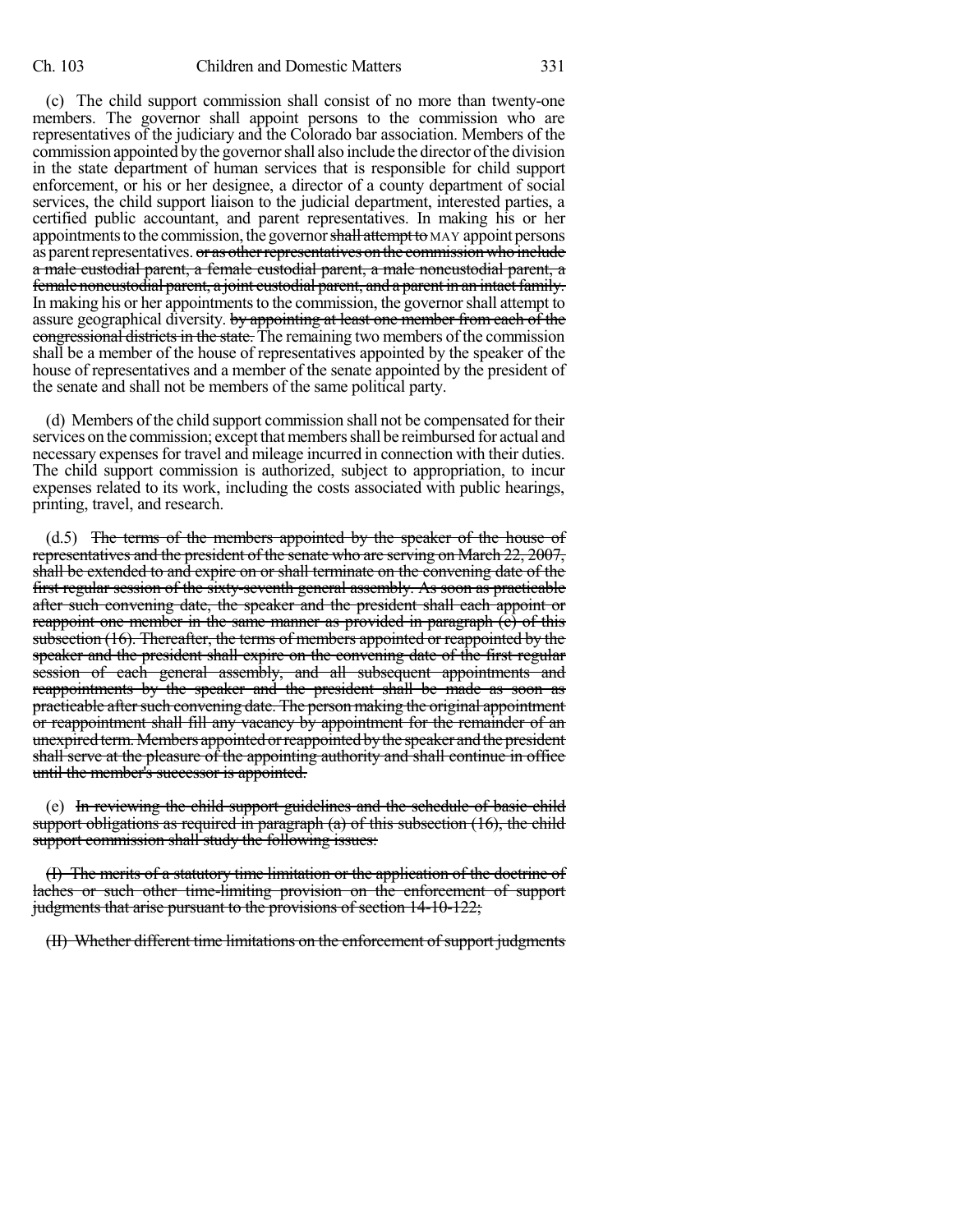should apply depending on whether support payments are made directly to an obligee or whether such payments are made through the family support registry;

(III) The merits of support judgments arising automatically as provided in section  $14-10-122$  (1) (c); and

(IV) Whether support obligors should receive additional notice and an opportunity for hearing prior to execution on such judgments.

**SECTION 2.** In Colorado Revised Statutes, 14-10-115, **repeal and reenact, with amendments,** (7) (b) as follows:

**14-10-115. Child support guidelines - purpose - definitions - determination of income - schedule of basic child support obligations - adjustments to basic child support - additional guidelines- child support commission.** (7) **Schedule of basic child support obligations.** (b) Schedule of basic child support obligations: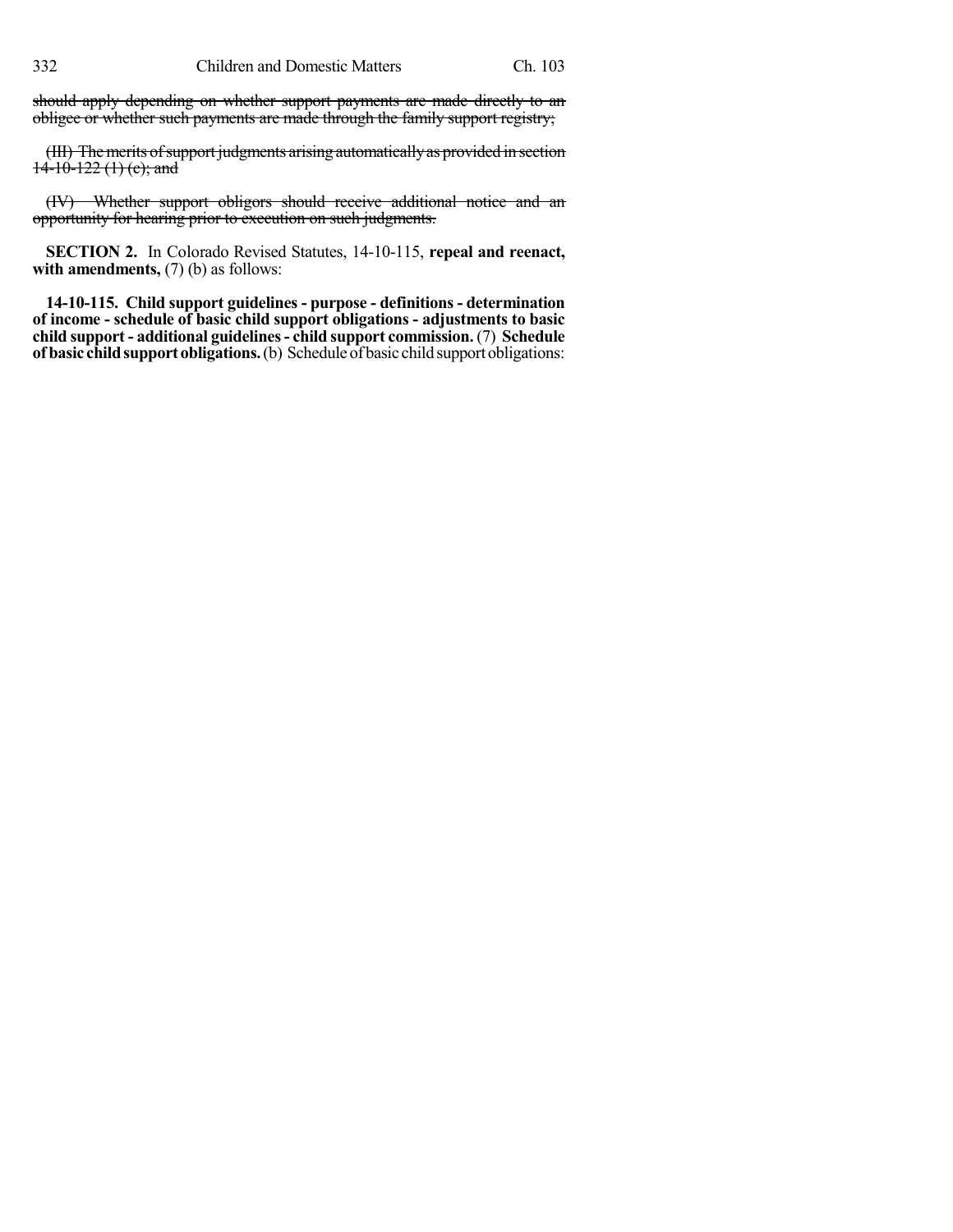| <b>Combined</b><br><b>Adjusted</b><br><b>Gross Income</b> | <b>One Child</b> | <b>Two Children</b>                                                   | <b>Three Children</b>                | <b>Four Children</b> | <b>Five Children</b> | <b>Six Children</b> |
|-----------------------------------------------------------|------------------|-----------------------------------------------------------------------|--------------------------------------|----------------------|----------------------|---------------------|
| 100.00                                                    |                  |                                                                       |                                      |                      |                      |                     |
| 150.00                                                    |                  | Minimum Order Formula Applies for Adjusted Gross Income Below \$1,100 |                                      |                      |                      |                     |
| 200.00                                                    |                  |                                                                       |                                      |                      |                      |                     |
| 250.00                                                    |                  |                                                                       |                                      |                      |                      |                     |
| 300.00                                                    |                  |                                                                       |                                      |                      |                      |                     |
| 350.00                                                    |                  |                                                                       |                                      |                      |                      |                     |
| 400.00                                                    |                  |                                                                       |                                      |                      |                      |                     |
| 450.00                                                    |                  |                                                                       |                                      |                      |                      |                     |
| 500.00                                                    |                  |                                                                       |                                      |                      |                      |                     |
| 550.00                                                    |                  |                                                                       |                                      |                      |                      |                     |
| 600.00                                                    |                  |                                                                       |                                      |                      |                      |                     |
| 650.00                                                    |                  |                                                                       |                                      |                      |                      |                     |
| 700.00                                                    |                  |                                                                       |                                      |                      |                      |                     |
| 750.00                                                    |                  |                                                                       |                                      |                      |                      |                     |
| 800.00                                                    |                  |                                                                       |                                      |                      |                      |                     |
| 850.00                                                    |                  |                                                                       |                                      |                      |                      |                     |
| 900.00                                                    |                  |                                                                       |                                      |                      |                      |                     |
| 950.00                                                    |                  |                                                                       |                                      |                      |                      |                     |
| 1000.00                                                   |                  |                                                                       |                                      |                      |                      |                     |
| 1050.00                                                   |                  |                                                                       |                                      |                      |                      |                     |
| 1100.00                                                   | 216              | 335                                                                   | 410                                  | 458                  | 504                  | 547                 |
| 1150.00                                                   | 225              | 348                                                                   | 427                                  | 477                  | 524                  | 570                 |
| 1200.00                                                   | 234              | 362                                                                   | 443                                  | 495                  | 545                  | 592                 |
| 1250.00                                                   | 243              | 375                                                                   | 460                                  | 513                  | 565                  | 614                 |
| 1300.00                                                   | 251              | 389                                                                   | 476                                  | 532                  | 585                  | 636                 |
| 1350.00                                                   | 260              | 402                                                                   | 492                                  | 550                  | 605                  | 658                 |
| Ch. 103                                                   |                  |                                                                       | <b>Children and Domestic Matters</b> |                      |                      | 333                 |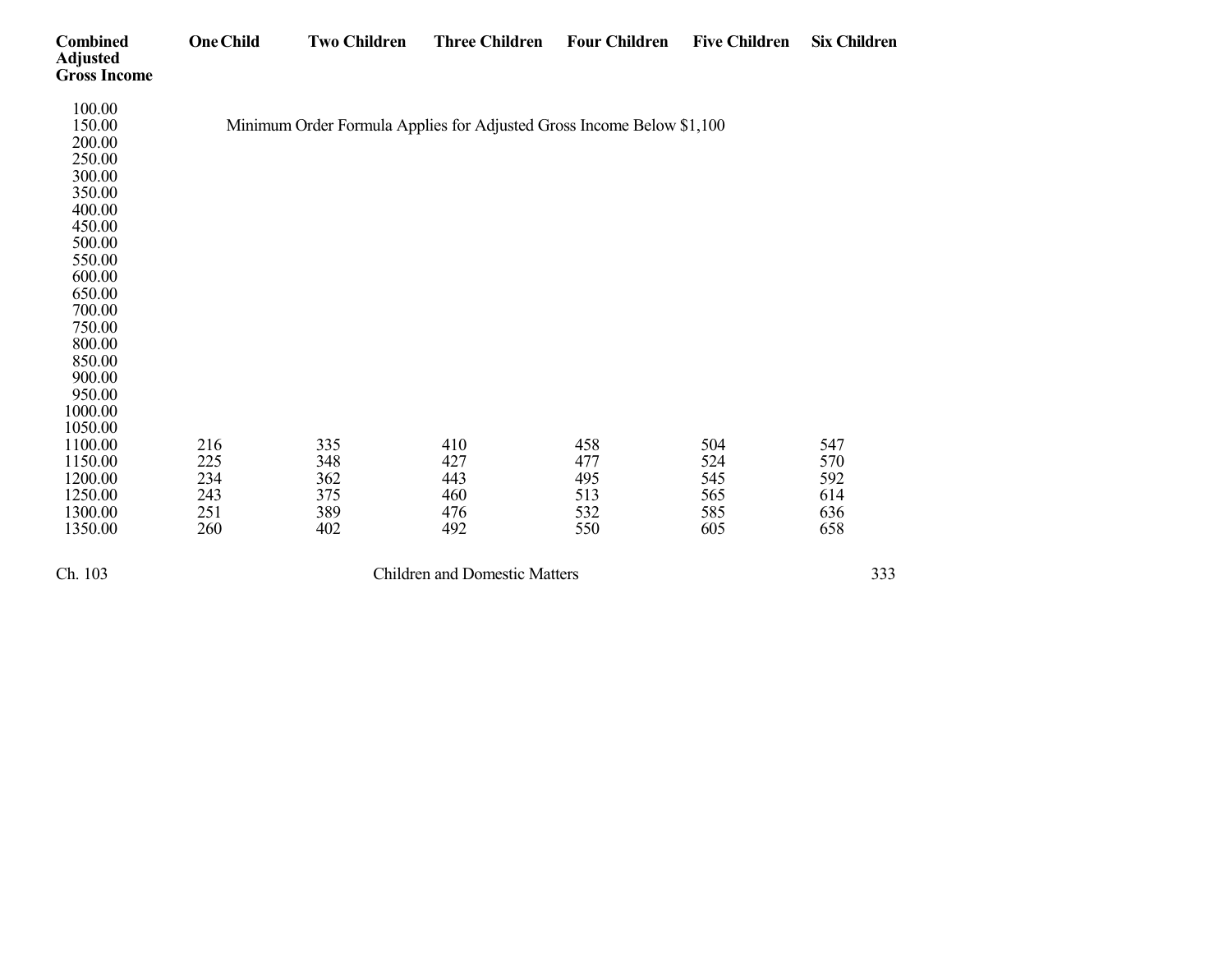| 334     |     | Ch. 103 |     |      |      |      |
|---------|-----|---------|-----|------|------|------|
| 1400.00 | 269 | 416     | 509 | 568  | 625  | 680  |
| 1450.00 | 277 | 429     | 525 | 587  | 645  | 701  |
| 1500.00 | 286 | 442     | 541 | 604  | 665  | 723  |
| 1550.00 | 294 | 455     | 556 | 622  | 684  | 743  |
| 1600.00 | 302 | 467     | 572 | 639  | 703  | 764  |
| 1650.00 | 310 | 480     | 587 | 656  | 721  | 784  |
| 1700.00 | 319 | 492     | 602 | 673  | 740  | 805  |
| 1750.00 | 327 | 505     | 618 | 690  | 759  | 825  |
| 1800.00 | 335 | 518     | 634 | 708  | 778  | 846  |
| 1850.00 | 343 | 530     | 649 | 725  | 798  | 867  |
| 1900.00 | 352 | 543     | 665 | 742  | 817  | 888  |
| 1950.00 | 360 | 556     | 680 | 760  | 836  | 908  |
| 2000.00 | 368 | 569     | 696 | 777  | 855  | 929  |
| 2050.00 | 377 | 581     | 711 | 794  | 874  | 950  |
| 2100.00 | 385 | 594     | 727 | 812  | 893  | 971  |
| 2150.00 | 393 | 607     | 742 | 829  | 912  | 991  |
| 2200.00 | 401 | 620     | 758 | 847  | 931  | 1012 |
| 2250.00 | 410 | 632     | 773 | 864  | 950  | 1033 |
| 2300.00 | 418 | 645     | 789 | 881  | 969  | 1054 |
| 2350.00 | 426 | 658     | 804 | 899  | 988  | 1074 |
| 2400.00 | 435 | 671     | 820 | 916  | 1007 | 1095 |
| 2450.00 | 443 | 683     | 835 | 933  | 1026 | 1116 |
| 2500.00 | 451 | 696     | 851 | 950  | 1045 | 1136 |
| 2550.00 | 459 | 709     | 866 | 968  | 1064 | 1157 |
| 2600.00 | 468 | 722     | 882 | 985  | 1084 | 1178 |
| 2650.00 | 476 | 734     | 897 | 1002 | 1103 | 1198 |
| 2700.00 | 484 | 747     | 913 | 1020 | 1122 | 1219 |
| 2750.00 | 493 | 760     | 928 | 1037 | 1141 | 1240 |
| 2800.00 | 501 | 772     | 944 | 1054 | 1160 | 1261 |
| 2850.00 | 509 | 785     | 959 | 1071 | 1179 | 1281 |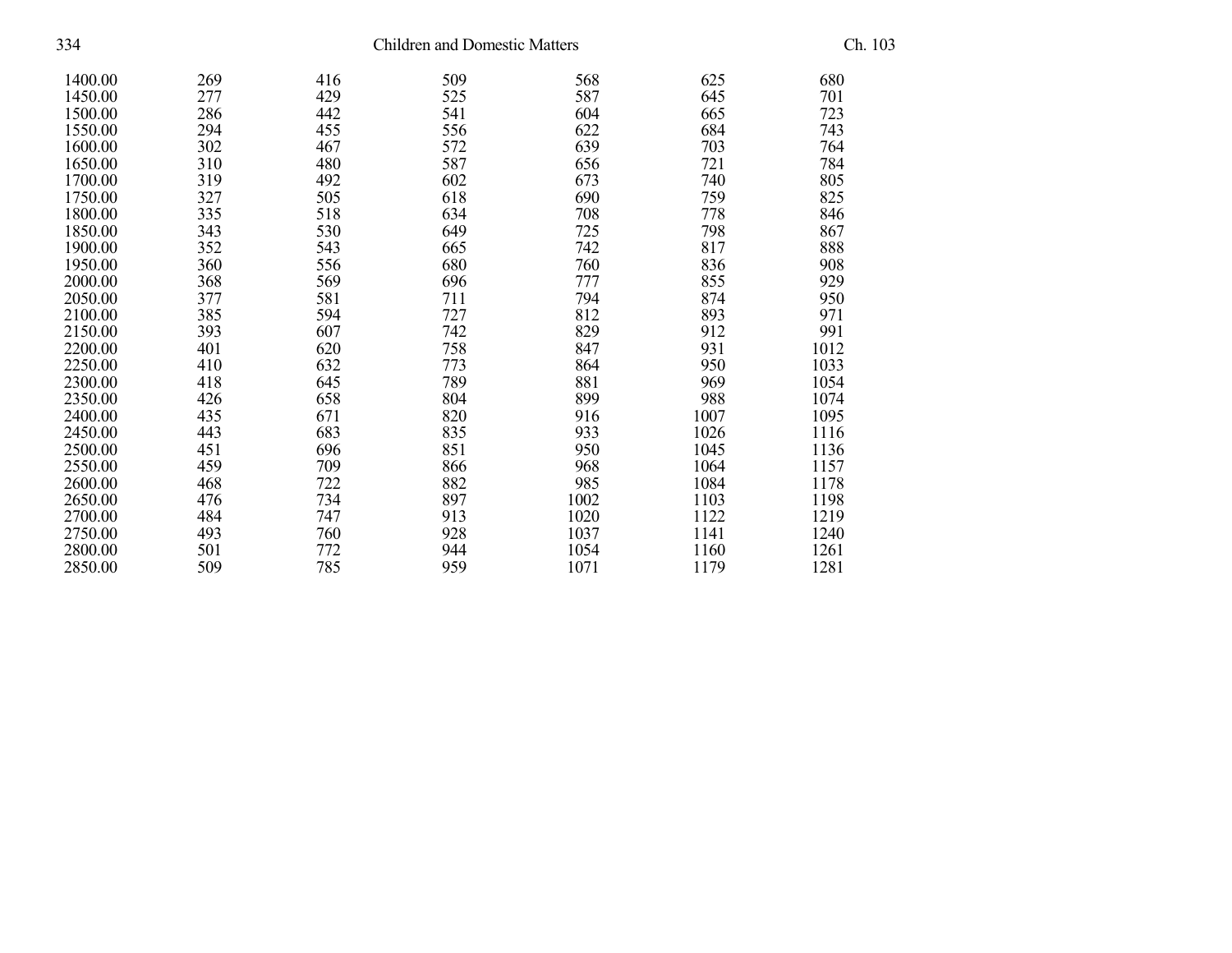| 2900.00 | 517 | 797  | 974  | 1087 | 1196 | 1300 |
|---------|-----|------|------|------|------|------|
| 2950.00 | 525 | 809  | 988  | 1103 | 1213 | 1319 |
| 3000.00 | 533 | 821  | 1002 | 1119 | 1231 | 1338 |
| 3050.00 | 541 | 833  | 1016 | 1135 | 1248 | 1357 |
| 3100.00 | 548 | 844  | 1030 | 1150 | 1266 | 1376 |
| 3150.00 | 556 | 856  | 1044 | 1166 | 1283 | 1394 |
| 3200.00 | 564 | 868  | 1058 | 1182 | 1300 | 1413 |
| 3250.00 | 572 | 880  | 1072 | 1198 | 1318 | 1432 |
| 3300.00 | 580 | 892  | 1086 | 1214 | 1335 | 1451 |
| 3350.00 | 588 | 904  | 1101 | 1229 | 1352 | 1470 |
| 3400.00 | 596 | 915  | 1115 | 1245 | 1370 | 1489 |
| 3450.00 | 604 | 928  | 1129 | 1261 | 1388 | 1508 |
| 3500.00 | 612 | 940  | 1144 | 1278 | 1406 | 1529 |
| 3550.00 | 620 | 953  | 1160 | 1295 | 1425 | 1549 |
| 3600.00 | 628 | 965  | 1175 | 1312 | 1444 | 1569 |
| 3650.00 | 636 | 977  | 1189 | 1328 | 1460 | 1587 |
| 3700.00 | 643 | 987  | 1202 | 1342 | 1477 | 1605 |
| 3750.00 | 650 | 998  | 1215 | 1357 | 1493 | 1622 |
| 3800.00 | 657 | 1009 | 1228 | 1372 | 1509 | 1640 |
| 3850.00 | 664 | 1020 | 1241 | 1386 | 1525 | 1658 |
| 3900.00 | 671 | 1031 | 1254 | 1401 | 1541 | 1675 |
| 3950.00 | 678 | 1042 | 1267 | 1416 | 1557 | 1693 |
| 4000.00 | 685 | 1053 | 1280 | 1430 | 1573 | 1710 |
| 4050.00 | 692 | 1063 | 1294 | 1445 | 1589 | 1728 |
| 4100.00 | 699 | 1074 | 1306 | 1459 | 1605 | 1744 |
| 4150.00 | 706 | 1084 | 1319 | 1473 | 1620 | 1761 |
| 4200.00 | 713 | 1095 | 1331 | 1487 | 1635 | 1778 |
| 4250.00 | 720 | 1105 | 1344 | 1501 | 1651 | 1794 |
| 4300.00 | 727 | 1115 | 1356 | 1515 | 1666 | 1811 |
| 4350.00 | 734 | 1126 | 1368 | 1529 | 1681 | 1828 |

Children and Domestic Matters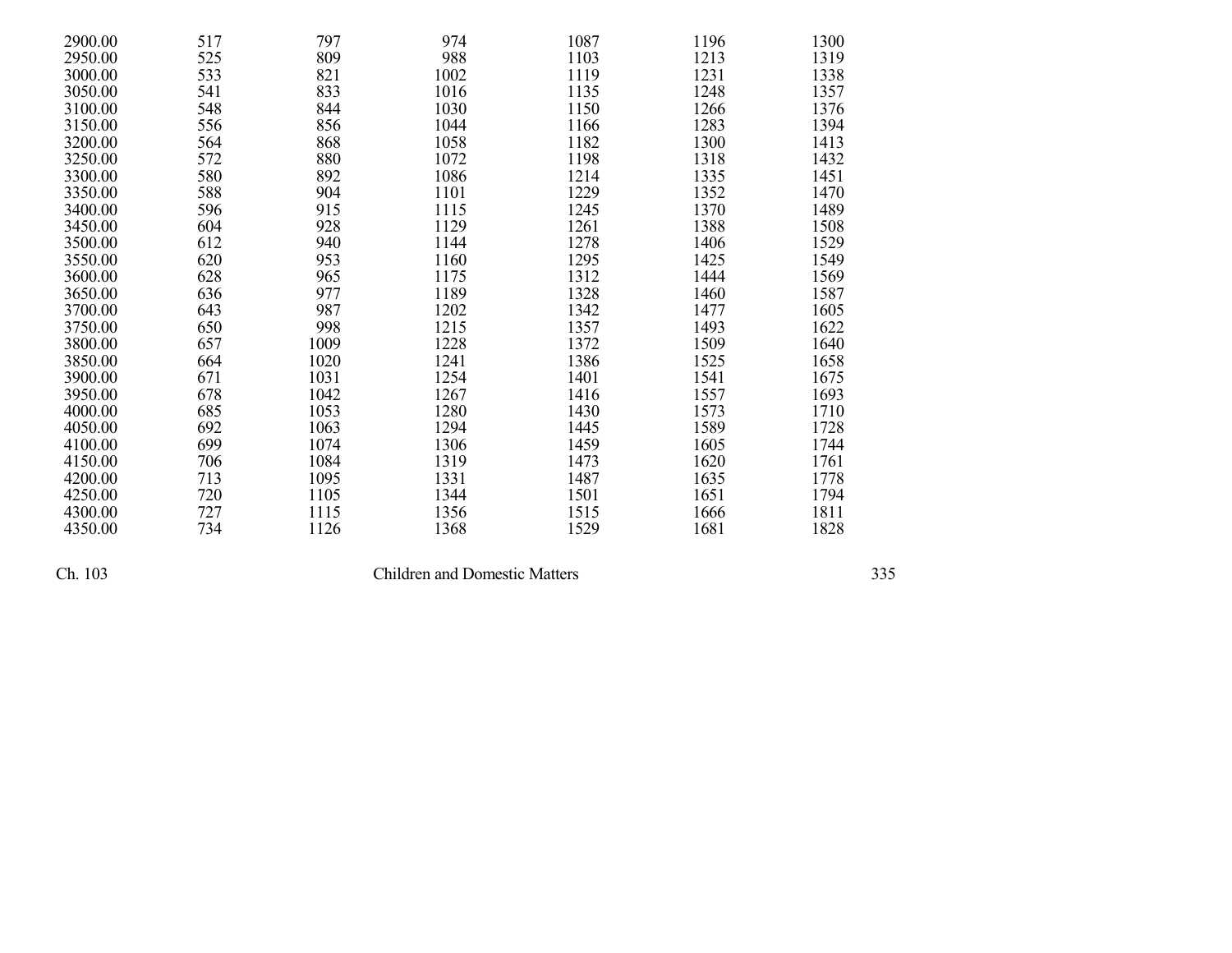| 336     |     | Ch. 103 |      |      |      |      |  |
|---------|-----|---------|------|------|------|------|--|
| 4400.00 | 741 | 1136    | 1381 | 1542 | 1697 | 1844 |  |
| 4450.00 | 747 | 1147    | 1393 | 1556 | 1712 | 1861 |  |
| 4500.00 | 754 | 1157    | 1406 | 1570 | 1727 | 1878 |  |
| 4550.00 | 761 | 1167    | 1418 | 1584 | 1743 | 1894 |  |
| 4600.00 | 768 | 1178    | 1431 | 1598 | 1758 | 1911 |  |
| 4650.00 | 775 | 1188    | 1443 | 1612 | 1773 | 1928 |  |
| 4700.00 | 782 | 1199    | 1456 | 1626 | 1789 | 1944 |  |
| 4750.00 | 788 | 1209    | 1467 | 1639 | 1803 | 1960 |  |
| 4800.00 | 795 | 1218    | 1478 | 1651 | 1817 | 1975 |  |
| 4850.00 | 801 | 1227    | 1489 | 1664 | 1830 | 1989 |  |
| 4900.00 | 808 | 1237    | 1500 | 1676 | 1844 | 2004 |  |
| 4950.00 | 814 | 1246    | 1511 | 1688 | 1857 | 2019 |  |
| 5000.00 | 820 | 1256    | 1523 | 1701 | 1871 | 2033 |  |
| 5050.00 | 827 | 1265    | 1534 | 1713 | 1884 | 2048 |  |
| 5100.00 | 833 | 1274    | 1545 | 1725 | 1898 | 2063 |  |
| 5150.00 | 840 | 1284    | 1556 | 1738 | 1911 | 2078 |  |
| 5200.00 | 846 | 1293    | 1567 | 1750 | 1925 | 2092 |  |
| 5250.00 | 852 | 1303    | 1578 | 1762 | 1938 | 2107 |  |
| 5300.00 | 859 | 1312    | 1589 | 1774 | 1952 | 2122 |  |
| 5350.00 | 865 | 1322    | 1600 | 1787 | 1965 | 2136 |  |
| 5400.00 | 871 | 1330    | 1610 | 1798 | 1978 | 2150 |  |
| 5450.00 | 875 | 1337    | 1617 | 1806 | 1987 | 2160 |  |
| 5500.00 | 879 | 1343    | 1624 | 1814 | 1996 | 2169 |  |
| 5550.00 | 883 | 1349    | 1631 | 1822 | 2005 | 2179 |  |
| 5600.00 | 887 | 1355    | 1639 | 1830 | 2013 | 2189 |  |
| 5650.00 | 891 | 1361    | 1646 | 1838 | 2022 | 2198 |  |
| 5700.00 | 896 | 1367    | 1653 | 1846 | 2031 | 2208 |  |
| 5750.00 | 900 | 1373    | 1660 | 1854 | 2040 | 2217 |  |
| 5800.00 | 904 | 1379    | 1667 | 1862 | 2049 | 2227 |  |
| 5850.00 | 908 | 1385    | 1674 | 1870 | 2057 | 2236 |  |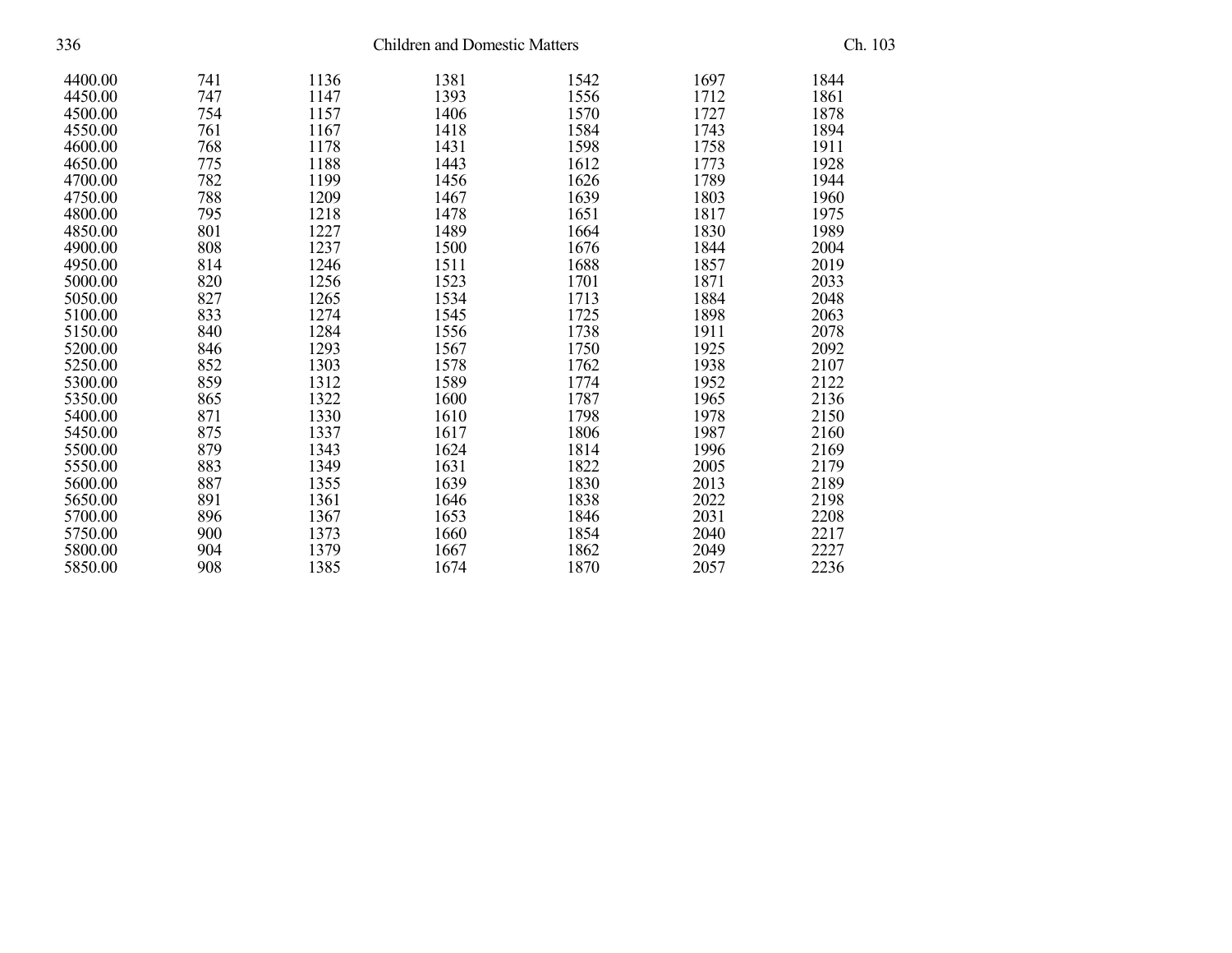| 5900.00 | 912  | 1391 | 1682 | 1878 | 2066 | 2246 |
|---------|------|------|------|------|------|------|
| 5950.00 | 916  | 1397 | 1689 | 1886 | 2075 | 2256 |
| 6000.00 | 920  | 1404 | 1696 | 1894 | 2084 | 2265 |
| 6050.00 | 924  | 1410 | 1703 | 1902 | 2093 | 2275 |
| 6100.00 | 928  | 1416 | 1710 | 1910 | 2101 | 2284 |
| 6150.00 | 932  | 1422 | 1717 | 1918 | 2110 | 2294 |
| 6200.00 | 937  | 1428 | 1725 | 1926 | 2119 | 2303 |
| 6250.00 | 941  | 1434 | 1732 | 1934 | 2128 | 2313 |
| 6300.00 | 945  | 1440 | 1739 | 1942 | 2136 | 2322 |
| 6350.00 | 949  | 1446 | 1746 | 1950 | 2145 | 2332 |
| 6400.00 | 953  | 1452 | 1753 | 1958 | 2154 | 2341 |
| 6450.00 | 957  | 1458 | 1760 | 1966 | 2162 | 2351 |
| 6500.00 | 961  | 1464 | 1767 | 1974 | 2171 | 2360 |
| 6550.00 | 965  | 1470 | 1774 | 1982 | 2180 | 2370 |
| 6600.00 | 969  | 1476 | 1782 | 1990 | 2189 | 2379 |
| 6650.00 | 973  | 1482 | 1789 | 1998 | 2198 | 2389 |
| 6700.00 | 977  | 1488 | 1796 | 2006 | 2207 | 2399 |
| 6750.00 | 981  | 1494 | 1803 | 2014 | 2216 | 2408 |
| 6800.00 | 985  | 1500 | 1810 | 2022 | 2225 | 2418 |
| 6850.00 | 989  | 1506 | 1818 | 2030 | 2233 | 2428 |
| 6900.00 | 993  | 1512 | 1825 | 2038 | 2242 | 2437 |
| 6950.00 | 997  | 1518 | 1832 | 2047 | 2251 | 2447 |
| 7000.00 | 1001 | 1524 | 1839 | 2055 | 2260 | 2457 |
| 7050.00 | 1005 | 1530 | 1847 | 2063 | 2269 | 2466 |
| 7100.00 | 1009 | 1536 | 1854 | 2071 | 2278 | 2476 |
| 7150.00 | 1013 | 1542 | 1861 | 2079 | 2287 | 2486 |
| 7200.00 | 1017 | 1548 | 1868 | 2087 | 2296 | 2495 |
| 7250.00 | 1021 | 1554 | 1876 | 2095 | 2304 | 2505 |
| 7300.00 | 1025 | 1560 | 1883 | 2103 | 2313 | 2515 |
| 7350.00 | 1029 | 1567 | 1890 | 2111 | 2322 | 2524 |

Children and Domestic Matters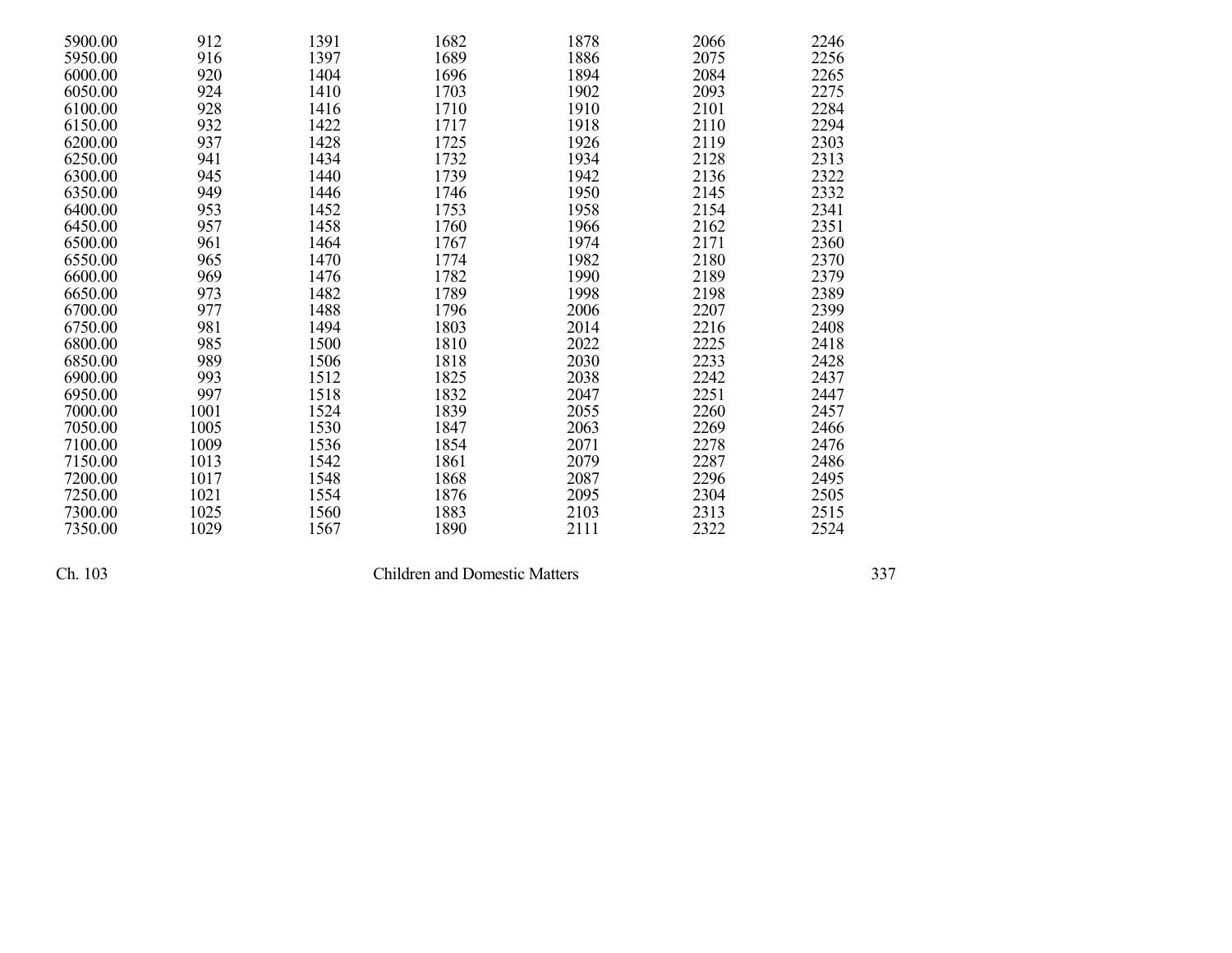| 338     | <b>Children and Domestic Matters</b> |      |      |      |      |      |  |
|---------|--------------------------------------|------|------|------|------|------|--|
| 7400.00 | 1033                                 | 1573 | 1897 | 2119 | 2331 | 2534 |  |
| 7450.00 | 1037                                 | 1579 | 1904 | 2127 | 2340 | 2544 |  |
| 7500.00 | 1041                                 | 1585 | 1912 | 2135 | 2349 | 2553 |  |
| 7550.00 | 1045                                 | 1591 | 1919 | 2143 | 2358 | 2563 |  |
| 7600.00 | 1049                                 | 1597 | 1926 | 2151 | 2367 | 2572 |  |
| 7650.00 | 1053                                 | 1603 | 1933 | 2159 | 2375 | 2582 |  |
| 7700.00 | 1057                                 | 1608 | 1940 | 2167 | 2384 | 2591 |  |
| 7750.00 | 1061                                 | 1614 | 1947 | 2175 | 2392 | 2600 |  |
| 7800.00 | 1063                                 | 1618 | 1952 | 2180 | 2398 | 2607 |  |
| 7850.00 | 1066                                 | 1622 | 1956 | 2184 | 2403 | 2612 |  |
| 7900.00 | 1068                                 | 1625 | 1959 | 2188 | 2407 | 2617 |  |
| 7950.00 | 1070                                 | 1628 | 1963 | 2193 | 2412 | 2622 |  |
| 8000.00 | 1072                                 | 1631 | 1967 | 2197 | 2416 | 2627 |  |
| 8050.00 | 1074                                 | 1634 | 1970 | 2201 | 2421 | 2632 |  |
| 8100.00 | 1077                                 | 1638 | 1974 | 2205 | 2426 | 2637 |  |
| 8150.00 | 1079                                 | 1641 | 1978 | 2209 | 2430 | 2642 |  |
| 8200.00 | 1081                                 | 1644 | 1982 | 2214 | 2435 | 2647 |  |
| 8250.00 | 1083                                 | 1647 | 1985 | 2218 | 2439 | 2652 |  |
| 8300.00 | 1085                                 | 1651 | 1989 | 2222 | 2444 | 2657 |  |
| 8350.00 | 1088                                 | 1654 | 1993 | 2226 | 2449 | 2662 |  |
| 8400.00 | 1090                                 | 1657 | 1997 | 2230 | 2453 | 2667 |  |
| 8450.00 | 1092                                 | 1660 | 2000 | 2234 | 2458 | 2672 |  |
| 8500.00 | 1094                                 | 1664 | 2004 | 2239 | 2463 | 2677 |  |
| 8550.00 | 1097                                 | 1667 | 2008 | 2243 | 2467 | 2682 |  |
| 8600.00 | 1099                                 | 1670 | 2012 | 2247 | 2472 | 2687 |  |
| 8650.00 | 1101                                 | 1673 | 2015 | 2251 | 2476 | 2692 |  |
| 8700.00 | 1103                                 | 1677 | 2019 | 2255 | 2481 | 2697 |  |
| 8750.00 | 1105                                 | 1680 | 2023 | 2260 | 2486 | 2702 |  |
| 8800.00 | 1108                                 | 1683 | 2027 | 2264 | 2490 | 2707 |  |
| 8850.00 | 1110                                 | 1686 | 2030 | 2268 | 2495 | 2712 |  |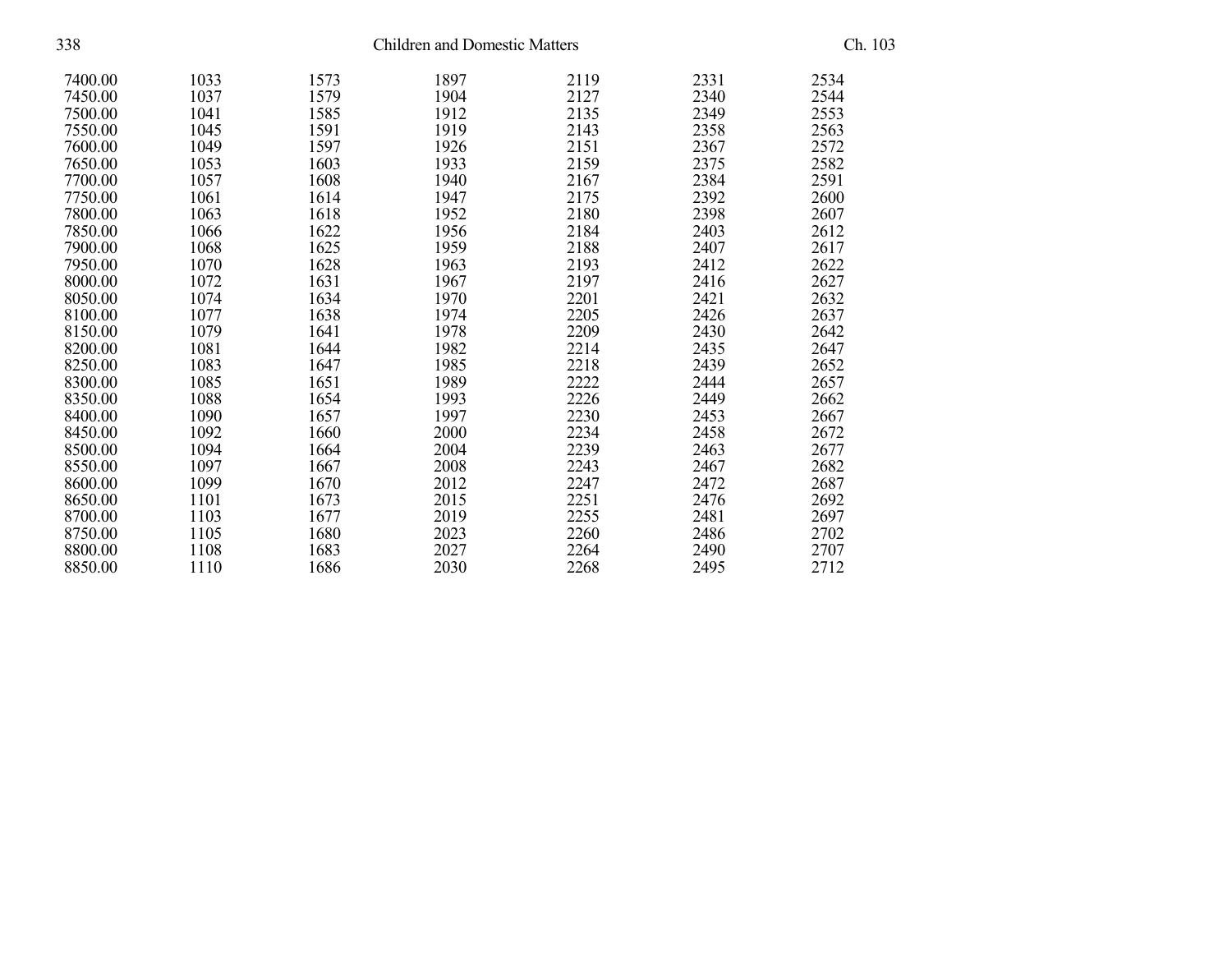| 8900.00  | 1112 | 1690 | 2034 | 2272 | 2499 | 2717 |
|----------|------|------|------|------|------|------|
| 8950.00  | 1115 | 1693 | 2038 | 2277 | 2504 | 2722 |
| 9000.00  | 1117 | 1697 | 2042 | 2281 | 2510 | 2728 |
| 9050.00  | 1119 | 1700 | 2047 | 2286 | 2515 | 2733 |
| 9100.00  | 1122 | 1704 | 2051 | 2291 | 2520 | 2739 |
| 9150.00  | 1125 | 1708 | 2055 | 2296 | 2525 | 2745 |
| 9200.00  | 1130 | 1716 | 2065 | 2307 | 2537 | 2758 |
| 9250.00  | 1135 | 1724 | 2075 | 2317 | 2549 | 2771 |
| 9300.00  | 1141 | 1732 | 2084 | 2328 | 2561 | 2784 |
| 9350.00  | 1146 | 1740 | 2094 | 2339 | 2573 | 2796 |
| 9400.00  | 1151 | 1748 | 2103 | 2350 | 2585 | 2809 |
| 9450.00  | 1157 | 1756 | 2113 | 2360 | 2596 | 2822 |
| 9500.00  | 1162 | 1764 | 2123 | 2371 | 2608 | 2835 |
| 9550.00  | 1167 | 1772 | 2132 | 2382 | 2620 | 2848 |
| 9600.00  | 1172 | 1780 | 2142 | 2393 | 2632 | 2861 |
| 9650.00  | 1178 | 1788 | 2152 | 2403 | 2644 | 2874 |
| 9700.00  | 1183 | 1796 | 2161 | 2414 | 2656 | 2887 |
| 9750.00  | 1188 | 1804 | 2171 | 2425 | 2667 | 2899 |
| 9800.00  | 1194 | 1812 | 2181 | 2436 | 2679 | 2912 |
| 9850.00  | 1199 | 1820 | 2190 | 2446 | 2691 | 2925 |
| 9900.00  | 1204 | 1828 | 2200 | 2457 | 2703 | 2938 |
| 9950.00  | 1210 | 1836 | 2209 | 2468 | 2715 | 2951 |
| 10000.00 | 1215 | 1844 | 2219 | 2479 | 2727 | 2964 |
| 10050.00 | 1220 | 1852 | 2229 | 2489 | 2738 | 2977 |
| 10100.00 | 1226 | 1860 | 2238 | 2500 | 2750 | 2990 |
| 10150.00 | 1231 | 1868 | 2248 | 2511 | 2762 | 3002 |
| 10200.00 | 1236 | 1876 | 2258 | 2522 | 2774 | 3015 |
| 10250.00 | 1242 | 1884 | 2267 | 2533 | 2786 | 3028 |
| 10300.00 | 1247 | 1892 | 2277 | 2543 | 2798 | 3041 |
| 10350.00 | 1252 | 1901 | 2287 | 2554 | 2809 | 3054 |

Children and Domestic Matters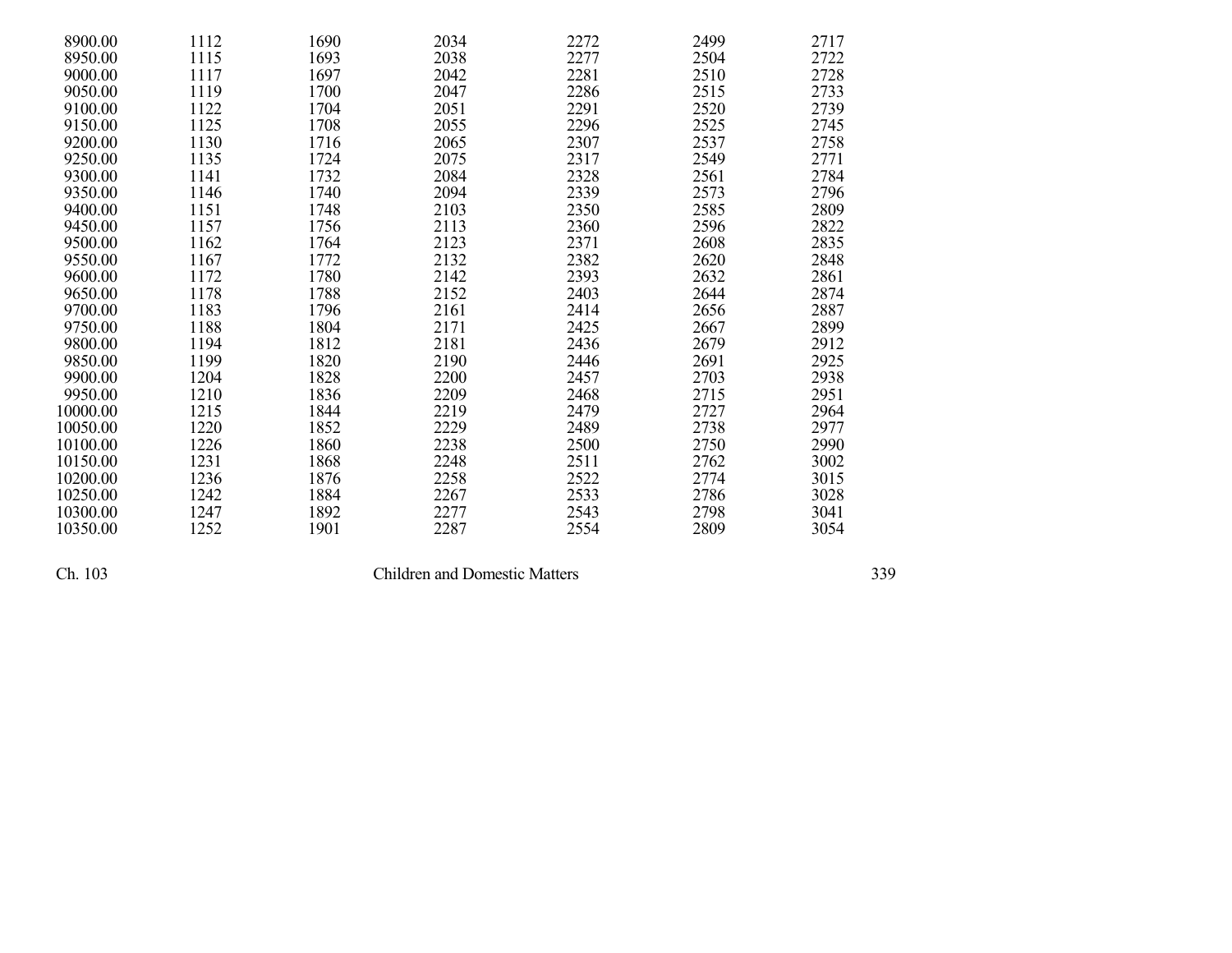| 340      |      | Ch. 103 |      |      |      |      |
|----------|------|---------|------|------|------|------|
| 10400.00 | 1258 | 1909    | 2296 | 2565 | 2821 | 3067 |
| 10450.00 | 1262 | 1914    | 2303 | 2572 | 2830 | 3076 |
| 10500.00 | 1265 | 1920    | 2309 | 2579 | 2837 | 3084 |
| 10550.00 | 1269 | 1925    | 2315 | 2586 | 2845 | 3092 |
| 10600.00 | 1272 | 1930    | 2322 | 2593 | 2853 | 3101 |
| 10650.00 | 1276 | 1936    | 2328 | 2600 | 2860 | 3109 |
| 10700.00 | 1280 | 1941    | 2334 | 2607 | 2868 | 3117 |
| 10750.00 | 1283 | 1946    | 2340 | 2614 | 2875 | 3126 |
| 10800.00 | 1287 | 1952    | 2346 | 2621 | 2883 | 3134 |
| 10850.00 | 1291 | 1957    | 2353 | 2628 | 2891 | 3142 |
| 10900.00 | 1294 | 1962    | 2359 | 2635 | 2898 | 3150 |
| 10950.00 | 1298 | 1968    | 2365 | 2642 | 2906 | 3159 |
| 11000.00 | 1301 | 1973    | 2371 | 2649 | 2913 | 3167 |
| 11050.00 | 1305 | 1978    | 2377 | 2655 | 2921 | 3175 |
| 11100.00 | 1309 | 1984    | 2383 | 2662 | 2929 | 3183 |
| 11150.00 | 1312 | 1989    | 2390 | 2669 | 2936 | 3192 |
| 11200.00 | 1316 | 1994    | 2396 | 2676 | 2944 | 3200 |
| 11250.00 | 1320 | 2000    | 2402 | 2683 | 2951 | 3208 |
| 11300.00 | 1323 | 2005    | 2408 | 2690 | 2959 | 3216 |
| 11350.00 | 1327 | 2010    | 2414 | 2697 | 2967 | 3225 |
| 11400.00 | 1330 | 2016    | 2421 | 2704 | 2974 | 3233 |
| 11450.00 | 1334 | 2021    | 2427 | 2711 | 2982 | 3241 |
| 11500.00 | 1338 | 2026    | 2433 | 2718 | 2989 | 3250 |
| 11550.00 | 1341 | 2032    | 2439 | 2725 | 2997 | 3258 |
| 11600.00 | 1345 | 2037    | 2445 | 2731 | 3005 | 3266 |
| 11650.00 | 1349 | 2043    | 2452 | 2738 | 3012 | 3274 |
| 11700.00 | 1352 | 2048    | 2457 | 2745 | 3019 | 3282 |
| 11750.00 | 1355 | 2052    | 2463 | 2751 | 3026 | 3289 |
| 11800.00 | 1359 | 2057    | 2468 | 2757 | 3032 | 3296 |
| 11850.00 | 1362 | 2062    | 2473 | 2763 | 3039 | 3303 |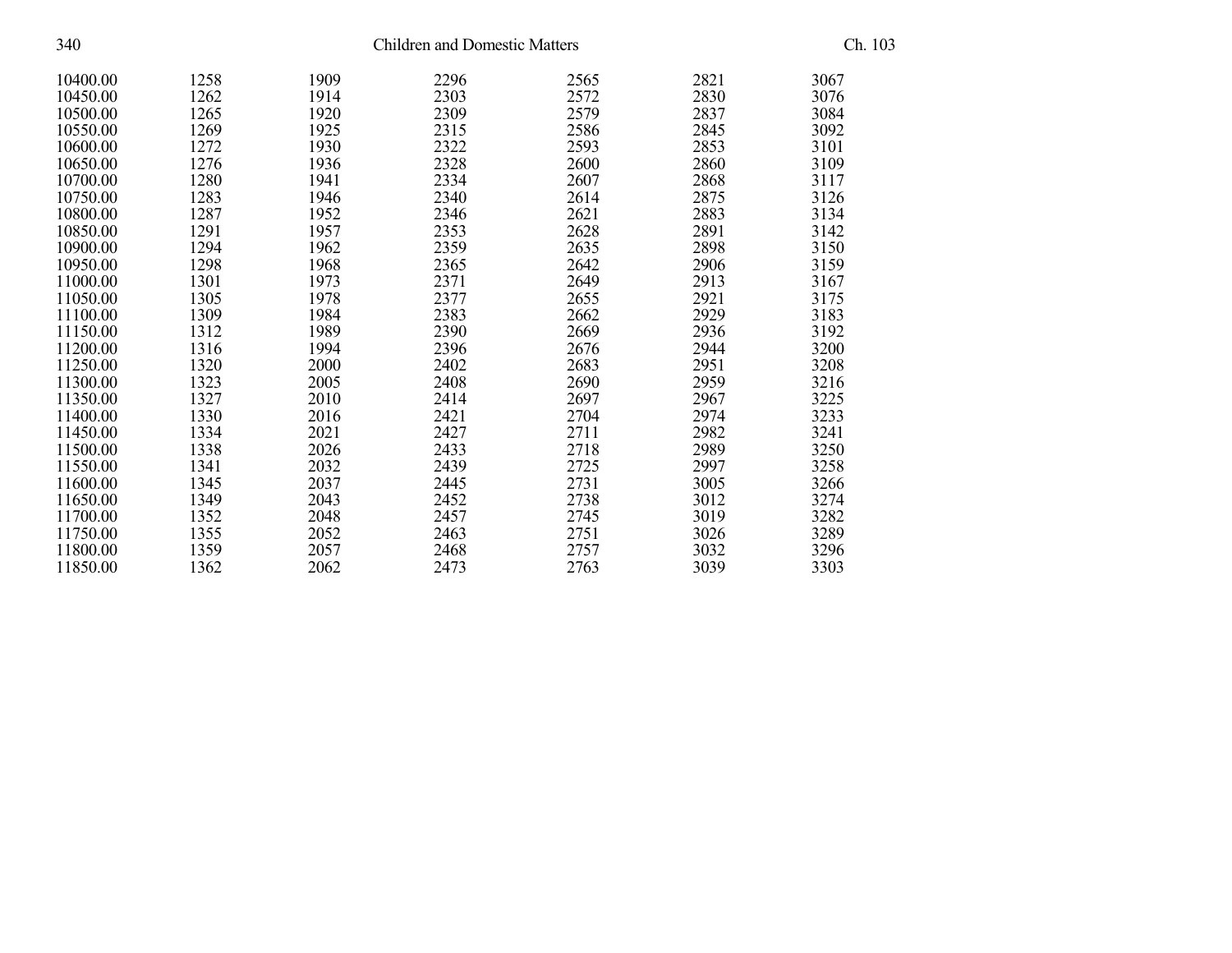| 11900.00 | 1365 | 2066 | 2479 | 2769 | 3045 | 3310 |
|----------|------|------|------|------|------|------|
| 11950.00 | 1368 | 2071 | 2484 | 2775 | 3052 | 3318 |
| 12000.00 | 1372 | 2076 | 2489 | 2781 | 3059 | 3325 |
| 12050.00 | 1375 | 2080 | 2495 | 2786 | 3065 | 3332 |
| 12100.00 | 1378 | 2085 | 2500 | 2792 | 3072 | 3339 |
| 12150.00 | 1382 | 2090 | 2505 | 2798 | 3078 | 3346 |
| 12200.00 | 1385 | 2095 | 2511 | 2804 | 3085 | 3353 |
| 12250.00 | 1388 | 2099 | 2516 | 2810 | 3091 | 3360 |
| 12300.00 | 1391 | 2104 | 2521 | 2816 | 3098 | 3367 |
| 12350.00 | 1395 | 2109 | 2527 | 2822 | 3104 | 3375 |
| 12400.00 | 1398 | 2113 | 2532 | 2828 | 3111 | 3382 |
| 12450.00 | 1401 | 2118 | 2537 | 2834 | 3118 | 3389 |
| 12500.00 | 1405 | 2123 | 2543 | 2840 | 3124 | 3396 |
| 12550.00 | 1408 | 2128 | 2548 | 2846 | 3131 | 3403 |
| 12600.00 | 1411 | 2132 | 2553 | 2852 | 3137 | 3410 |
| 12650.00 | 1414 | 2137 | 2559 | 2858 | 3144 | 3417 |
| 12700.00 | 1418 | 2142 | 2564 | 2864 | 3150 | 3424 |
| 12750.00 | 1421 | 2146 | 2569 | 2870 | 3157 | 3431 |
| 12800.00 | 1424 | 2151 | 2575 | 2876 | 3163 | 3439 |
| 12850.00 | 1427 | 2156 | 2580 | 2882 | 3170 | 3446 |
| 12900.00 | 1431 | 2160 | 2585 | 2888 | 3176 | 3453 |
| 12950.00 | 1434 | 2165 | 2591 | 2894 | 3184 | 3461 |
| 13000.00 | 1438 | 2171 | 2598 | 2903 | 3193 | 3471 |
| 13050.00 | 1441 | 2177 | 2606 | 2911 | 3202 | 3480 |
| 13100.00 | 1444 | 2183 | 2613 | 2919 | 3211 | 3490 |
| 13150.00 | 1448 | 2188 | 2621 | 2927 | 3220 | 3500 |
| 13200.00 | 1451 | 2194 | 2628 | 2936 | 3229 | 3510 |
| 13250.00 | 1455 | 2200 | 2636 | 2944 | 3239 | 3520 |
| 13300.00 | 1458 | 2205 | 2643 | 2952 | 3248 | 3530 |
| 13350.00 | 1462 | 2211 | 2651 | 2961 | 3257 | 3540 |

Children and Domestic Matters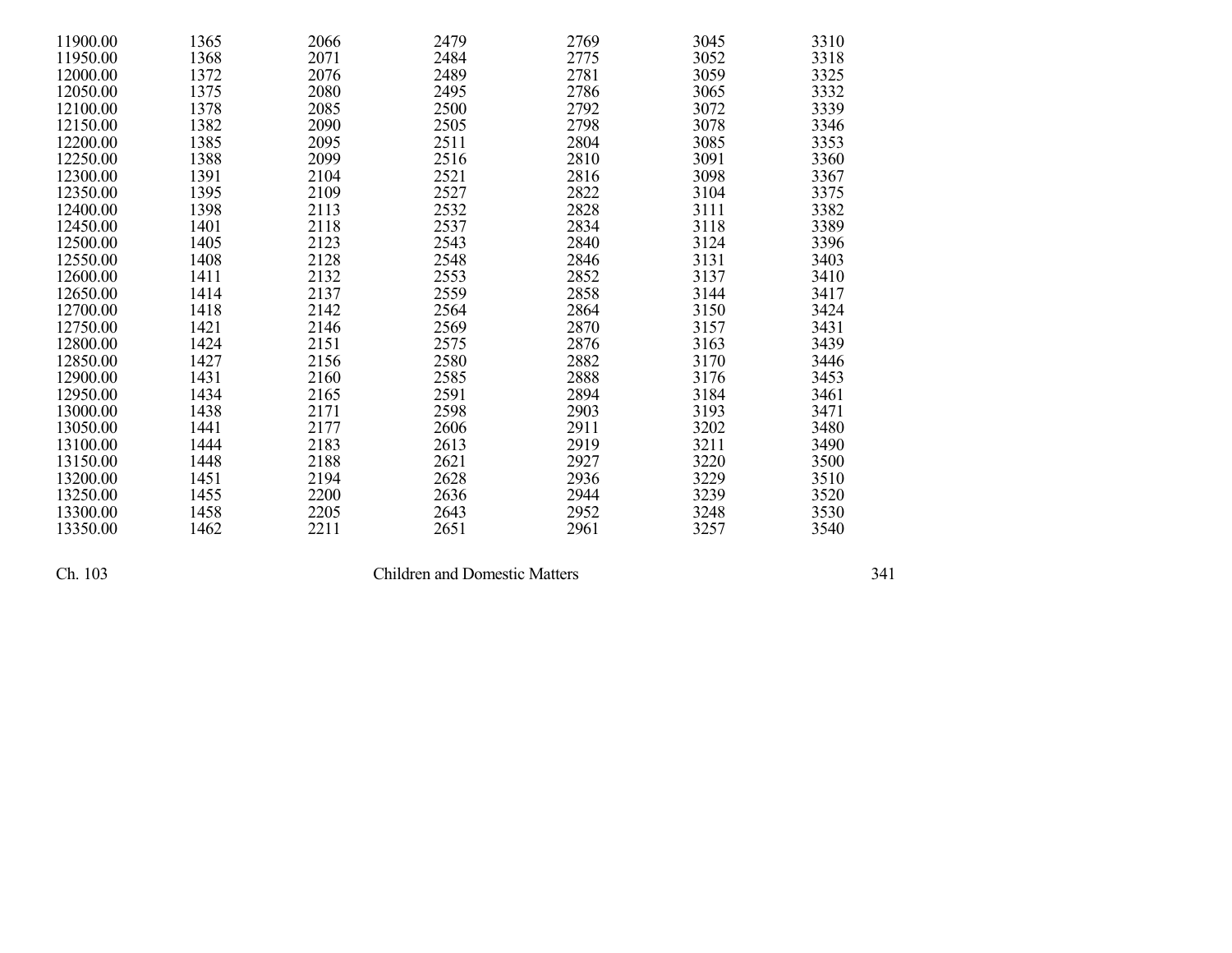| 342      | <b>Children and Domestic Matters</b> |      |      |      |      | Ch. 103 |  |
|----------|--------------------------------------|------|------|------|------|---------|--|
| 13400.00 | 1465                                 | 2217 | 2658 | 2969 | 3266 | 3550    |  |
| 13450.00 | 1469                                 | 2223 | 2666 | 2977 | 3275 | 3560    |  |
| 13500.00 | 1472                                 | 2228 | 2673 | 2986 | 3284 | 3570    |  |
| 13550.00 | 1475                                 | 2234 | 2680 | 2994 | 3293 | 3580    |  |
| 13600.00 | 1479                                 | 2240 | 2688 | 3002 | 3303 | 3590    |  |
| 13650.00 | 1482                                 | 2246 | 2695 | 3011 | 3312 | 3600    |  |
| 13700.00 | 1486                                 | 2251 | 2703 | 3019 | 3321 | 3610    |  |
| 13750.00 | 1489                                 | 2257 | 2710 | 3027 | 3330 | 3620    |  |
| 13800.00 | 1493                                 | 2263 | 2718 | 3036 | 3339 | 3630    |  |
| 13850.00 | 1496                                 | 2268 | 2725 | 3044 | 3348 | 3640    |  |
| 13900.00 | 1500                                 | 2274 | 2733 | 3052 | 3358 | 3650    |  |
| 13950.00 | 1503                                 | 2280 | 2740 | 3061 | 3367 | 3660    |  |
| 14000.00 | 1506                                 | 2286 | 2748 | 3069 | 3376 | 3670    |  |
| 14050.00 | 1510                                 | 2291 | 2755 | 3077 | 3385 | 3680    |  |
| 14100.00 | 1513                                 | 2297 | 2762 | 3086 | 3394 | 3690    |  |
| 14150.00 | 1517                                 | 2303 | 2770 | 3094 | 3403 | 3699    |  |
| 14200.00 | 1520                                 | 2309 | 2777 | 3102 | 3413 | 3709    |  |
| 14250.00 | 1524                                 | 2314 | 2783 | 3109 | 3420 | 3717    |  |
| 14300.00 | 1528                                 | 2319 | 2789 | 3115 | 3427 | 3725    |  |
| 14350.00 | 1532                                 | 2325 | 2795 | 3122 | 3434 | 3732    |  |
| 14400.00 | 1536                                 | 2330 | 2800 | 3128 | 3441 | 3740    |  |
| 14450.00 | 1540                                 | 2336 | 2806 | 3134 | 3448 | 3748    |  |
| 14500.00 | 1544                                 | 2341 | 2812 | 3141 | 3455 | 3755    |  |
| 14550.00 | 1548                                 | 2346 | 2817 | 3147 | 3462 | 3763    |  |
| 14600.00 | 1552                                 | 2352 | 2823 | 3153 | 3469 | 3771    |  |
| 14650.00 | 1556                                 | 2357 | 2829 | 3160 | 3476 | 3778    |  |
| 14700.00 | 1560                                 | 2362 | 2835 | 3166 | 3483 | 3786    |  |
| 14750.00 | 1564                                 | 2368 | 2840 | 3173 | 3490 | 3793    |  |
| 14800.00 | 1568                                 | 2373 | 2846 | 3179 | 3497 | 3801    |  |
| 14850.00 | 1572                                 | 2379 | 2852 | 3185 | 3504 | 3809    |  |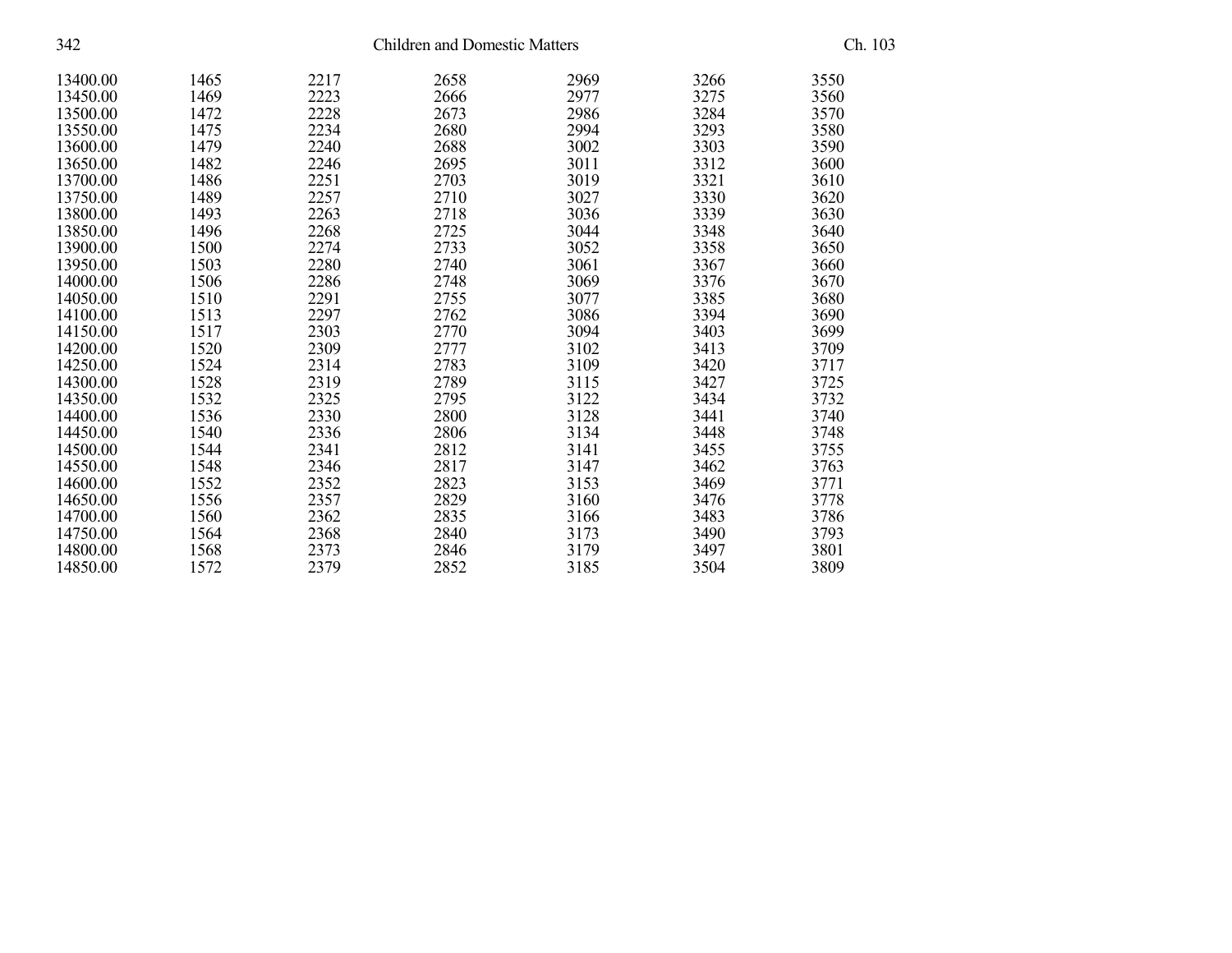| 14900.00 | 1576 | 2384 | 2857 | 3192 | 3511 | 3816 |
|----------|------|------|------|------|------|------|
| 14950.00 | 1580 | 2389 | 2863 | 3198 | 3518 | 3824 |
| 15000.00 | 1584 | 2395 | 2869 | 3204 | 3525 | 3832 |
| 15050.00 | 1588 | 2400 | 2875 | 3211 | 3532 | 3839 |
| 15100.00 | 1592 | 2406 | 2880 | 3217 | 3539 | 3847 |
| 15150.00 | 1596 | 2411 | 2886 | 3223 | 3545 | 3854 |
| 15200.00 | 1599 | 2416 | 2891 | 3229 | 3552 | 3861 |
| 15250.00 | 1603 | 2421 | 2896 | 3235 | 3558 | 3868 |
| 15300.00 | 1607 | 2426 | 2901 | 3241 | 3565 | 3875 |
| 15350.00 | 1610 | 2431 | 2907 | 3247 | 3571 | 3882 |
| 15400.00 | 1614 | 2436 | 2912 | 3253 | 3578 | 3889 |
| 15450.00 | 1618 | 2441 | 2917 | 3258 | 3584 | 3896 |
| 15500.00 | 1621 | 2445 | 2922 | 3264 | 3591 | 3903 |
| 15550.00 | 1623 | 2448 | 2926 | 3268 | 3595 | 3908 |
| 15600.00 | 1625 | 2451 | 2929 | 3272 | 3599 | 3912 |
| 15650.00 | 1627 | 2454 | 2933 | 3276 | 3603 | 3917 |
| 15700.00 | 1629 | 2457 | 2936 | 3280 | 3607 | 3921 |
| 15750.00 | 1630 | 2459 | 2939 | 3283 | 3612 | 3926 |
| 15800.00 | 1632 | 2462 | 2943 | 3287 | 3616 | 3930 |
| 15850.00 | 1634 | 2465 | 2946 | 3291 | 3620 | 3935 |
| 15900.00 | 1636 | 2468 | 2950 | 3295 | 3624 | 3940 |
| 15950.00 | 1638 | 2471 | 2953 | 3299 | 3628 | 3944 |
| 16000.00 | 1639 | 2473 | 2957 | 3302 | 3633 | 3949 |
| 16050.00 | 1641 | 2476 | 2960 | 3306 | 3637 | 3953 |
| 16100.00 | 1643 | 2479 | 2963 | 3310 | 3641 | 3958 |
| 16150.00 | 1645 | 2482 | 2967 | 3314 | 3645 | 3962 |
| 16200.00 | 1647 | 2485 | 2970 | 3318 | 3649 | 3967 |
| 16250.00 | 1649 | 2487 | 2974 | 3322 | 3654 | 3972 |
| 16300.00 | 1650 | 2490 | 2977 | 3325 | 3658 | 3976 |
| 16350.00 | 1652 | 2493 | 2980 | 3329 | 3662 | 3981 |

Children and Domestic Matters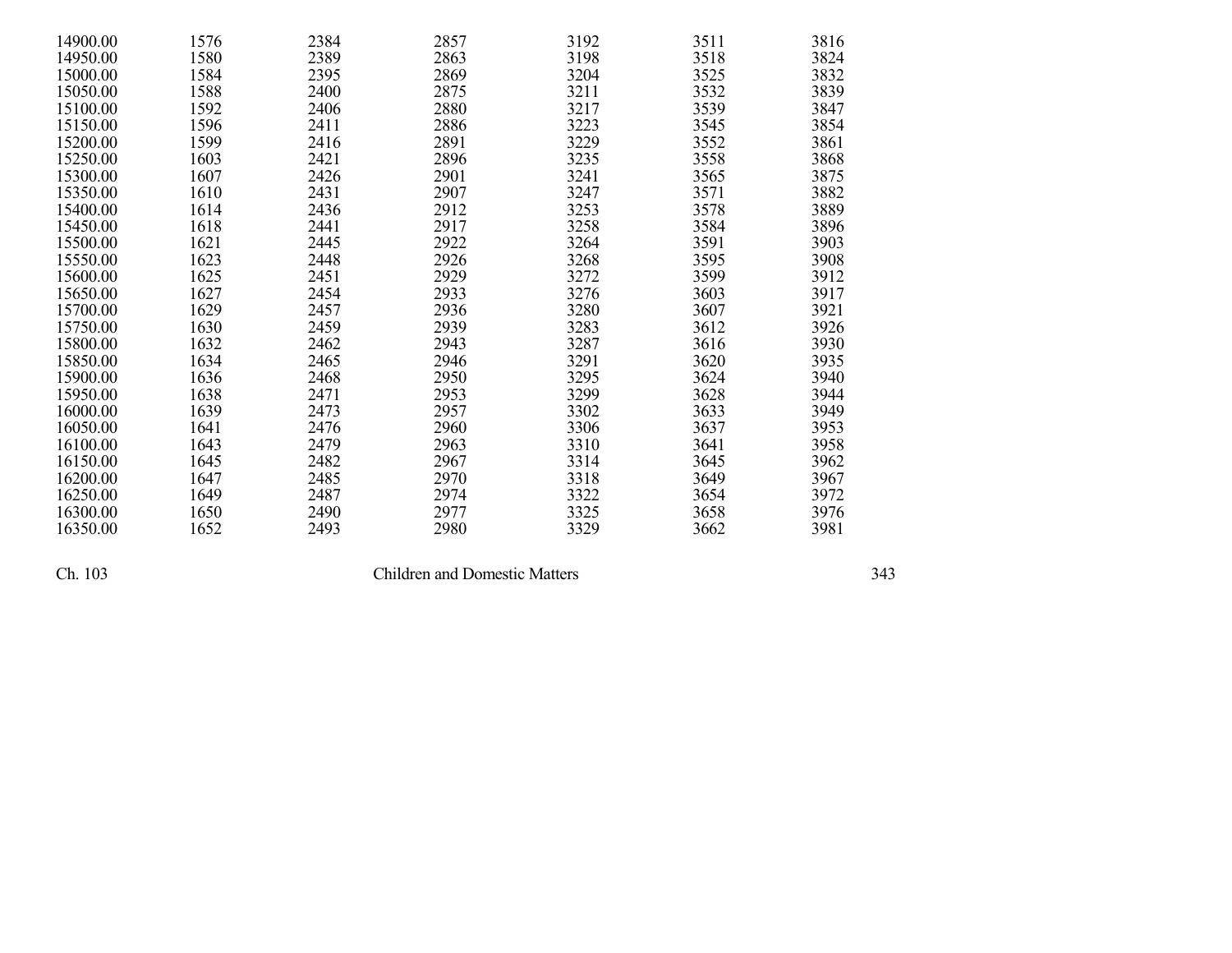| 344      |      | Ch. 103 |      |      |      |      |
|----------|------|---------|------|------|------|------|
| 16400.00 | 1654 | 2496    | 2984 | 3333 | 3666 | 3985 |
| 16450.00 | 1656 | 2499    | 2987 | 3337 | 3670 | 3990 |
| 16500.00 | 1658 | 2501    | 2991 | 3341 | 3675 | 3994 |
| 16550.00 | 1659 | 2504    | 2994 | 3344 | 3679 | 3999 |
| 16600.00 | 1661 | 2507    | 2998 | 3348 | 3683 | 4004 |
| 16650.00 | 1663 | 2510    | 3001 | 3352 | 3687 | 4008 |
| 16700.00 | 1665 | 2513    | 3004 | 3356 | 3691 | 4013 |
| 16750.00 | 1667 | 2515    | 3008 | 3360 | 3696 | 4017 |
| 16800.00 | 1668 | 2518    | 3011 | 3364 | 3700 | 4022 |
| 16850.00 | 1670 | 2521    | 3015 | 3367 | 3704 | 4026 |
| 16900.00 | 1672 | 2524    | 3018 | 3371 | 3708 | 4031 |
| 16950.00 | 1674 | 2527    | 3021 | 3375 | 3712 | 4035 |
| 17000.00 | 1676 | 2529    | 3025 | 3379 | 3717 | 4040 |
| 17050.00 | 1678 | 2532    | 3028 | 3383 | 3721 | 4045 |
| 17100.00 | 1679 | 2535    | 3032 | 3386 | 3725 | 4049 |
| 17150.00 | 1681 | 2538    | 3035 | 3390 | 3729 | 4054 |
| 17200.00 | 1683 | 2541    | 3039 | 3394 | 3733 | 4058 |
| 17250.00 | 1685 | 2543    | 3042 | 3398 | 3738 | 4063 |
| 17300.00 | 1687 | 2546    | 3045 | 3402 | 3742 | 4067 |
| 17350.00 | 1688 | 2549    | 3049 | 3406 | 3746 | 4072 |
| 17400.00 | 1690 | 2552    | 3052 | 3409 | 3750 | 4077 |
| 17450.00 | 1692 | 2555    | 3056 | 3413 | 3754 | 4081 |
| 17500.00 | 1694 | 2557    | 3059 | 3417 | 3759 | 4086 |
| 17550.00 | 1696 | 2560    | 3063 | 3421 | 3763 | 4090 |
| 17600.00 | 1698 | 2564    | 3067 | 3426 | 3769 | 4096 |
| 17650.00 | 1701 | 2568    | 3072 | 3431 | 3774 | 4103 |
| 17700.00 | 1704 | 2572    | 3076 | 3436 | 3780 | 4109 |
| 17750.00 | 1706 | 2576    | 3081 | 3441 | 3785 | 4115 |
| 17800.00 | 1709 | 2580    | 3085 | 3446 | 3791 | 4121 |
| 17850.00 | 1711 | 2583    | 3090 | 3451 | 3797 | 4127 |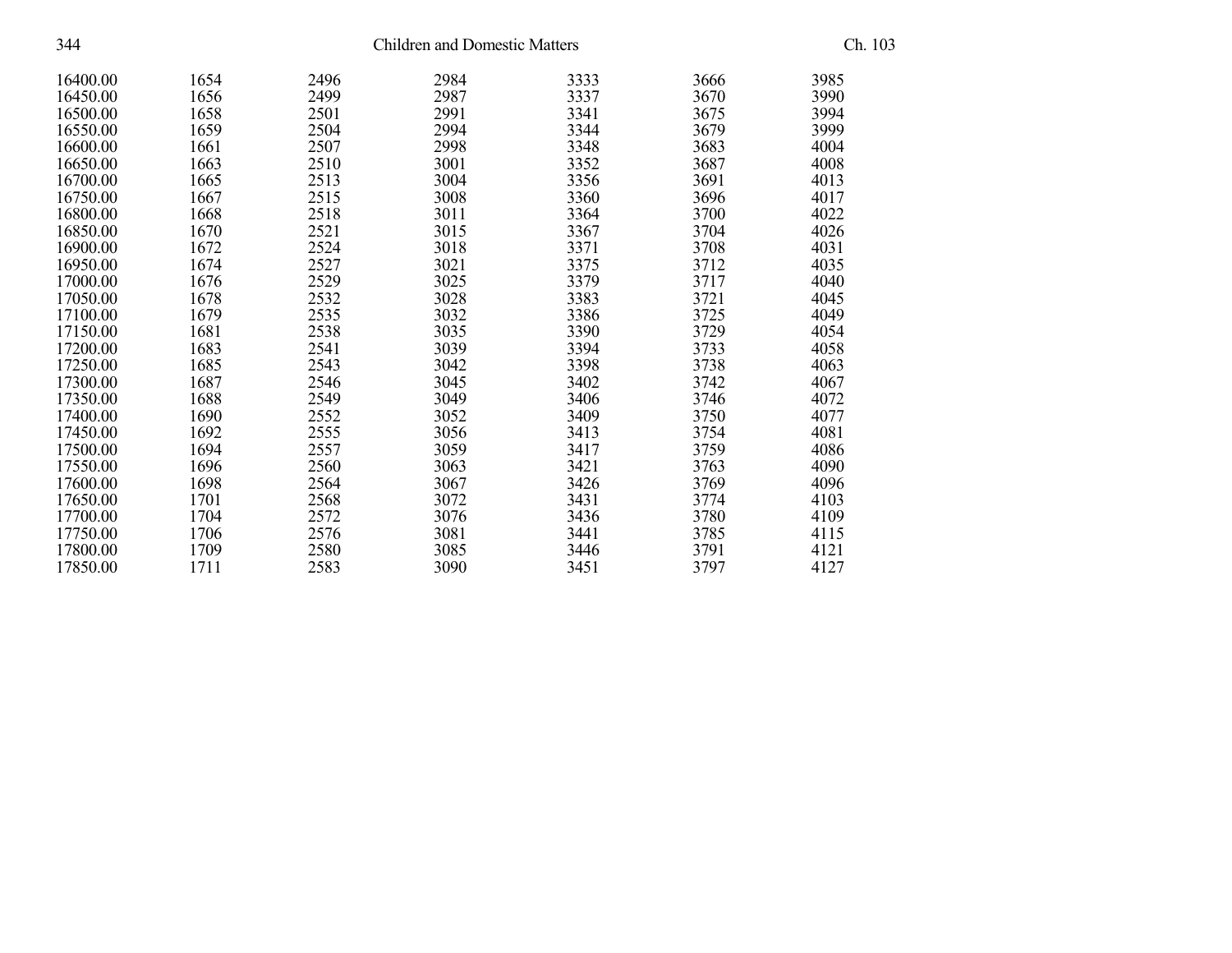| 17900.00 | 1714 | 2587 | 3095 | 3457 | 3802 | 4133 |
|----------|------|------|------|------|------|------|
| 17950.00 | 1717 | 2591 | 3099 | 3462 | 3808 | 4139 |
| 18000.00 | 1719 | 2595 | 3104 | 3467 | 3813 | 4145 |
| 18050.00 | 1722 | 2599 | 3108 | 3472 | 3819 | 4151 |
| 18100.00 | 1724 | 2603 | 3113 | 3477 | 3825 | 4157 |
| 18150.00 | 1727 | 2607 | 3117 | 3482 | 3830 | 4164 |
| 18200.00 | 1730 | 2611 | 3122 | 3487 | 3836 | 4170 |
| 18250.00 | 1732 | 2615 | 3127 | 3492 | 3842 | 4176 |
| 18300.00 | 1735 | 2618 | 3131 | 3497 | 3847 | 4182 |
| 18350.00 | 1738 | 2622 | 3136 | 3503 | 3853 | 4188 |
| 18400.00 | 1740 | 2626 | 3140 | 3508 | 3858 | 4194 |
| 18450.00 | 1743 | 2630 | 3145 | 3513 | 3864 | 4200 |
| 18500.00 | 1745 | 2634 | 3149 | 3518 | 3870 | 4206 |
| 18550.00 | 1748 | 2638 | 3154 | 3523 | 3875 | 4212 |
| 18600.00 | 1751 | 2642 | 3159 | 3528 | 3881 | 4219 |
| 18650.00 | 1753 | 2646 | 3163 | 3533 | 3887 | 4225 |
| 18700.00 | 1756 | 2650 | 3168 | 3538 | 3892 | 4231 |
| 18750.00 | 1758 | 2653 | 3172 | 3543 | 3898 | 4237 |
| 18800.00 | 1761 | 2657 | 3177 | 3549 | 3903 | 4243 |
| 18850.00 | 1764 | 2661 | 3181 | 3554 | 3909 | 4249 |
| 18900.00 | 1766 | 2665 | 3186 | 3559 | 3915 | 4255 |
| 18950.00 | 1769 | 2669 | 3191 | 3564 | 3920 | 4261 |
| 19000.00 | 1771 | 2673 | 3195 | 3569 | 3926 | 4267 |
| 19050.00 | 1774 | 2677 | 3200 | 3574 | 3931 | 4274 |
| 19100.00 | 1777 | 2681 | 3204 | 3579 | 3937 | 4280 |
| 19150.00 | 1779 | 2685 | 3209 | 3584 | 3943 | 4286 |
| 19200.00 | 1782 | 2689 | 3213 | 3589 | 3948 | 4292 |
| 19250.00 | 1785 | 2692 | 3218 | 3595 | 3954 | 4298 |
| 19300.00 | 1787 | 2696 | 3223 | 3600 | 3960 | 4304 |
| 19350.00 | 1790 | 2700 | 3227 | 3605 | 3965 | 4310 |

Children and Domestic Matters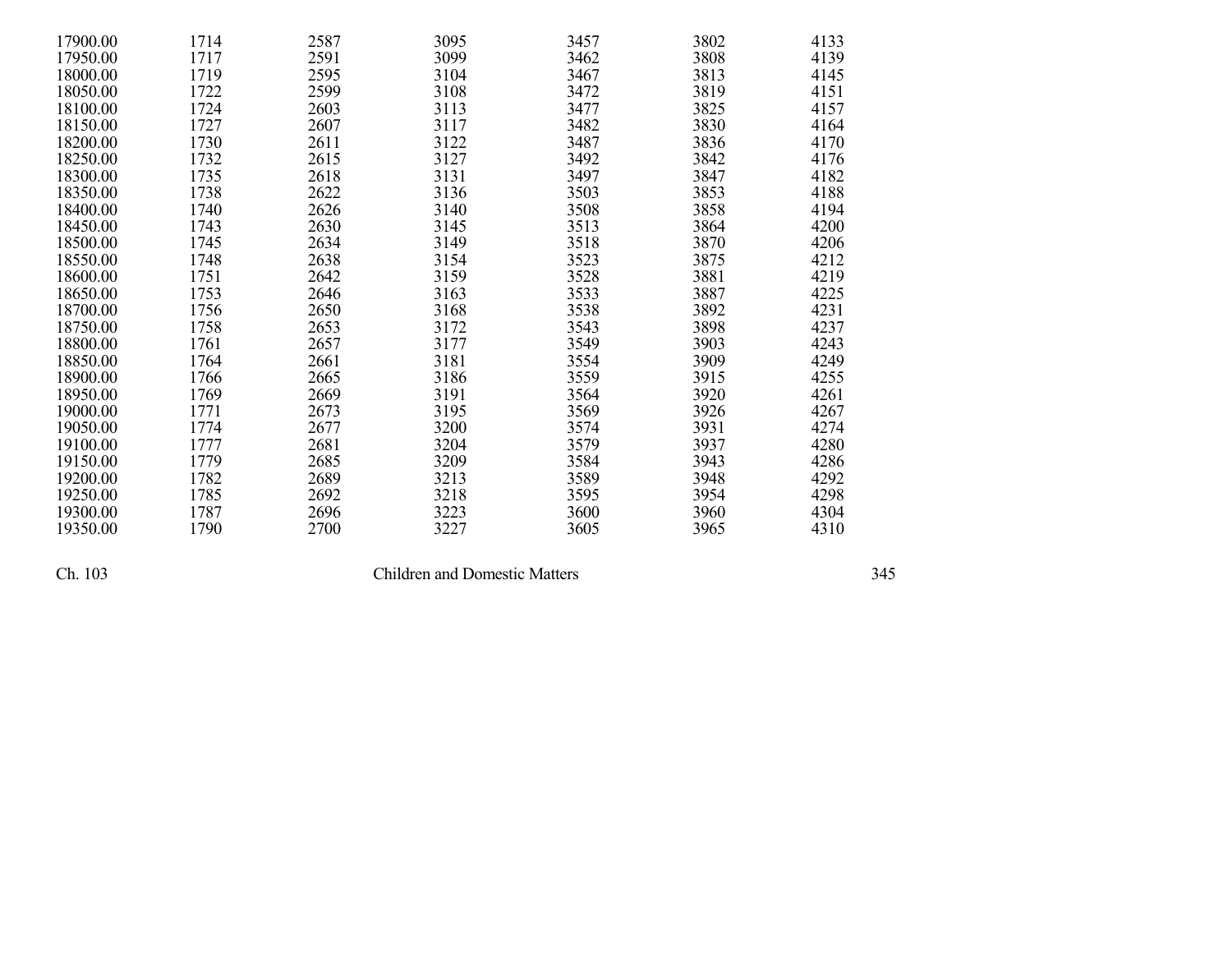| 346      | <b>Children and Domestic Matters</b> |      |      |      |      | Ch. 103 |  |
|----------|--------------------------------------|------|------|------|------|---------|--|
| 19400.00 | 1792                                 | 2704 | 3232 | 3610 | 3971 | 4316    |  |
| 19450.00 | 1795                                 | 2708 | 3236 | 3615 | 3976 | 4322    |  |
| 19500.00 | 1798                                 | 2712 | 3241 | 3620 | 3982 | 4328    |  |
| 19550.00 | 1800                                 | 2716 | 3245 | 3625 | 3988 | 4335    |  |
| 19600.00 | 1803                                 | 2720 | 3250 | 3630 | 3993 | 4341    |  |
| 19650.00 | 1805                                 | 2724 | 3255 | 3635 | 3999 | 4347    |  |
| 19700.00 | 1808                                 | 2727 | 3259 | 3640 | 4005 | 4353    |  |
| 19750.00 | 1811                                 | 2731 | 3264 | 3646 | 4010 | 4359    |  |
| 19800.00 | 1813                                 | 2735 | 3268 | 3651 | 4016 | 4365    |  |
| 19850.00 | 1816                                 | 2739 | 3273 | 3656 | 4021 | 4371    |  |
| 19900.00 | 1819                                 | 2743 | 3277 | 3661 | 4027 | 4377    |  |
| 19950.00 | 1821                                 | 2747 | 3282 | 3666 | 4033 | 4383    |  |
| 20000.00 | 1824                                 | 2751 | 3287 | 3671 | 4038 | 4390    |  |
| 20050.00 | 1826                                 | 2755 | 3291 | 3676 | 4044 | 4396    |  |
| 20100.00 | 1829                                 | 2759 | 3296 | 3681 | 4049 | 4402    |  |
| 20150.00 | 1832                                 | 2762 | 3300 | 3686 | 4055 | 4408    |  |
| 20200.00 | 1834                                 | 2766 | 3305 | 3692 | 4061 | 4414    |  |
| 20250.00 | 1837                                 | 2770 | 3309 | 3697 | 4066 | 4420    |  |
| 20300.00 | 1839                                 | 2774 | 3314 | 3702 | 4072 | 4426    |  |
| 20350.00 | 1842                                 | 2778 | 3319 | 3707 | 4078 | 4432    |  |
| 20400.00 | 1845                                 | 2782 | 3323 | 3712 | 4083 | 4438    |  |
| 20450.00 | 1847                                 | 2786 | 3328 | 3717 | 4089 | 4445    |  |
| 20500.00 | 1850                                 | 2790 | 3332 | 3722 | 4094 | 4451    |  |
| 20550.00 | 1853                                 | 2794 | 3337 | 3727 | 4100 | 4457    |  |
| 20600.00 | 1855                                 | 2797 | 3341 | 3732 | 4106 | 4463    |  |
| 20650.00 | 1858                                 | 2801 | 3346 | 3738 | 4111 | 4469    |  |
| 20700.00 | 1860                                 | 2805 | 3351 | 3743 | 4117 | 4475    |  |
| 20750.00 | 1863                                 | 2809 | 3355 | 3748 | 4123 | 4481    |  |
| 20800.00 | 1866                                 | 2813 | 3360 | 3753 | 4128 | 4487    |  |
| 20850.00 | 1868                                 | 2817 | 3364 | 3758 | 4134 | 4493    |  |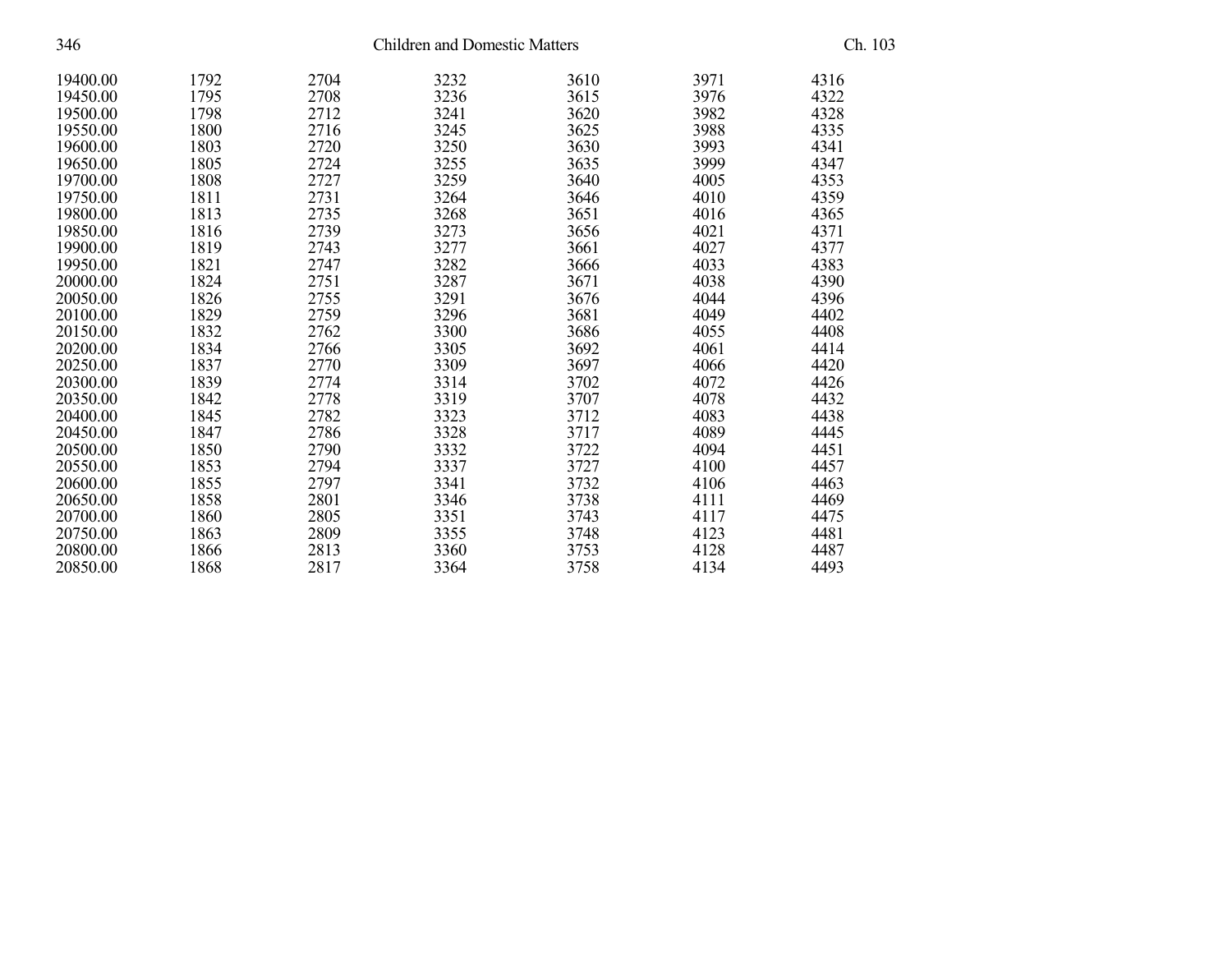| 20900.00 | 1871 | 2821 | 3369 | 3763 | 4139 | 4500 |
|----------|------|------|------|------|------|------|
| 20950.00 | 1873 | 2825 | 3373 | 3768 | 4145 | 4506 |
| 21000.00 | 1876 | 2829 | 3378 | 3773 | 4151 | 4512 |
| 21050.00 | 1879 | 2832 | 3383 | 3778 | 4156 | 4518 |
| 21100.00 | 1881 | 2836 | 3387 | 3784 | 4162 | 4524 |
| 21150.00 | 1884 | 2840 | 3392 | 3789 | 4167 | 4530 |
| 21200.00 | 1887 | 2844 | 3396 | 3794 | 4173 | 4536 |
| 21250.00 | 1889 | 2848 | 3401 | 3799 | 4179 | 4542 |
| 21300.00 | 1892 | 2852 | 3405 | 3804 | 4184 | 4548 |
| 21350.00 | 1894 | 2856 | 3410 | 3809 | 4190 | 4554 |
| 21400.00 | 1897 | 2860 | 3415 | 3814 | 4196 | 4561 |
| 21450.00 | 1900 | 2864 | 3419 | 3819 | 4201 | 4567 |
| 21500.00 | 1902 | 2867 | 3424 | 3824 | 4207 | 4573 |
| 21550.00 | 1905 | 2871 | 3428 | 3829 | 4212 | 4579 |
| 21600.00 | 1907 | 2875 | 3433 | 3835 | 4218 | 4585 |
| 21650.00 | 1910 | 2879 | 3438 | 3840 | 4224 | 4591 |
| 21700.00 | 1913 | 2883 | 3442 | 3845 | 4229 | 4597 |
| 21750.00 | 1915 | 2887 | 3447 | 3850 | 4235 | 4603 |
| 21800.00 | 1918 | 2891 | 3451 | 3855 | 4241 | 4609 |
| 21850.00 | 1921 | 2895 | 3456 | 3860 | 4246 | 4616 |
| 21900.00 | 1923 | 2899 | 3460 | 3865 | 4252 | 4622 |
| 21950.00 | 1926 | 2902 | 3465 | 3870 | 4257 | 4628 |
| 22000.00 | 1928 | 2906 | 3470 | 3875 | 4263 | 4634 |
| 22050.00 | 1931 | 2910 | 3474 | 3881 | 4269 | 4640 |
| 22100.00 | 1934 | 2914 | 3479 | 3886 | 4274 | 4646 |
| 22150.00 | 1936 | 2918 | 3483 | 3891 | 4280 | 4652 |
| 22200.00 | 1939 | 2922 | 3488 | 3896 | 4285 | 4658 |
| 22250.00 | 1941 | 2926 | 3492 | 3901 | 4291 | 4664 |
| 22300.00 | 1944 | 2930 | 3497 | 3906 | 4297 | 4671 |
| 22350.00 | 1947 | 2934 | 3502 | 3911 | 4302 | 4677 |

Children and Domestic Matters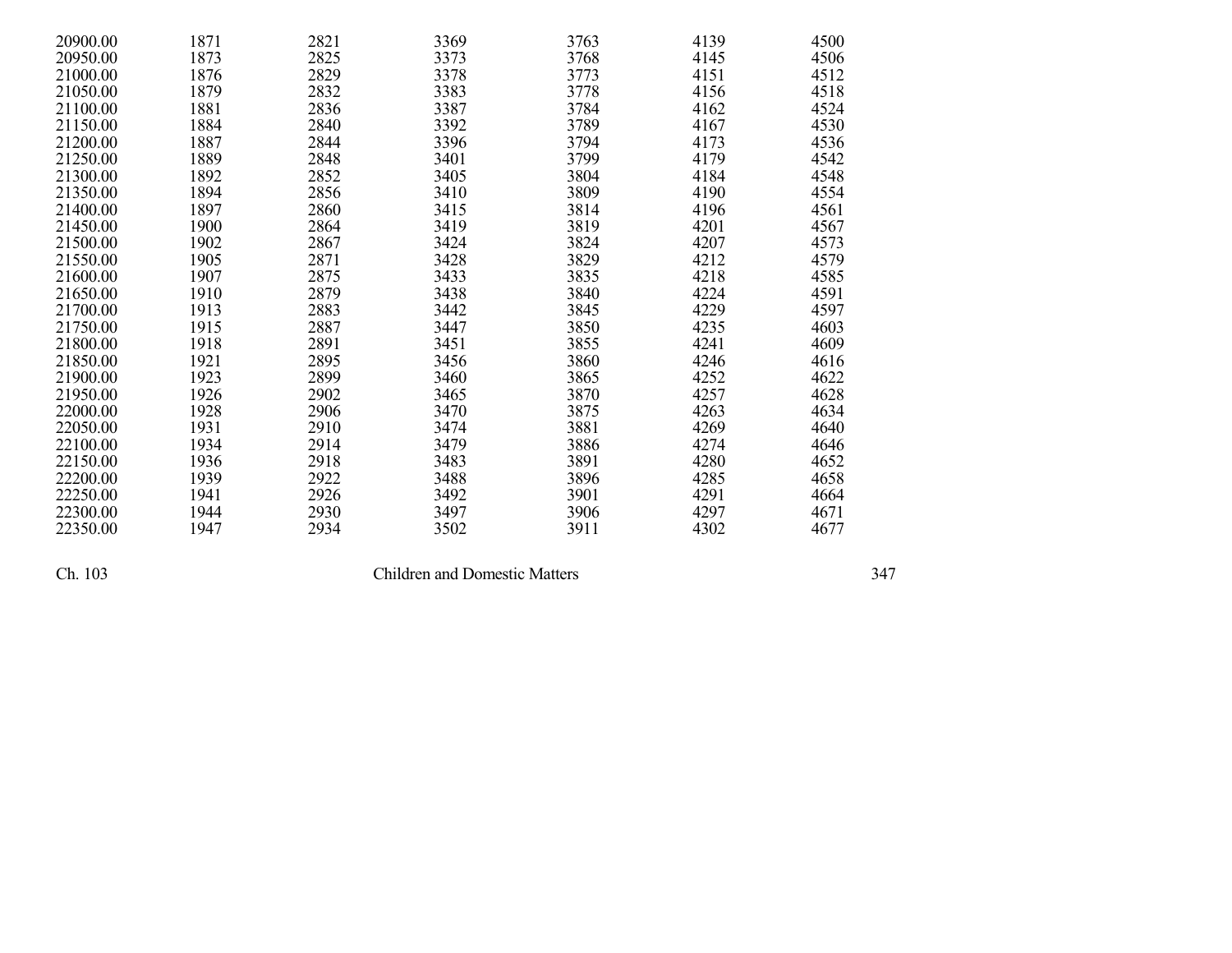| 348      | <b>Children and Domestic Matters</b> |      |      |      |      | Ch. 103 |  |
|----------|--------------------------------------|------|------|------|------|---------|--|
| 22400.00 | 1949                                 | 2937 | 3506 | 3916 | 4308 | 4683    |  |
| 22450.00 | 1952                                 | 2941 | 3511 | 3921 | 4314 | 4689    |  |
| 22500.00 | 1955                                 | 2945 | 3515 | 3927 | 4319 | 4695    |  |
| 22550.00 | 1957                                 | 2949 | 3520 | 3932 | 4325 | 4701    |  |
| 22600.00 | 1960                                 | 2953 | 3524 | 3937 | 4330 | 4707    |  |
| 22650.00 | 1962                                 | 2957 | 3529 | 3942 | 4336 | 4713    |  |
| 22700.00 | 1965                                 | 2961 | 3534 | 3947 | 4342 | 4719    |  |
| 22750.00 | 1968                                 | 2965 | 3538 | 3952 | 4347 | 4725    |  |
| 22800.00 | 1970                                 | 2969 | 3543 | 3957 | 4353 | 4732    |  |
| 22850.00 | 1973                                 | 2972 | 3547 | 3962 | 4359 | 4738    |  |
| 22900.00 | 1975                                 | 2976 | 3552 | 3967 | 4364 | 4744    |  |
| 22950.00 | 1978                                 | 2980 | 3556 | 3973 | 4370 | 4750    |  |
| 23000.00 | 1981                                 | 2984 | 3561 | 3978 | 4375 | 4756    |  |
| 23050.00 | 1983                                 | 2988 | 3566 | 3983 | 4381 | 4762    |  |
| 23100.00 | 1986                                 | 2992 | 3570 | 3988 | 4387 | 4768    |  |
| 23150.00 | 1989                                 | 2996 | 3575 | 3993 | 4392 | 4774    |  |
| 23200.00 | 1991                                 | 3000 | 3579 | 3998 | 4398 | 4780    |  |
| 23250.00 | 1994                                 | 3004 | 3584 | 4003 | 4404 | 4787    |  |
| 23300.00 | 1998                                 | 3010 | 3591 | 4011 | 4412 | 4796    |  |
| 23350.00 | 2002                                 | 3016 | 3598 | 4019 | 4421 | 4806    |  |
| 23400.00 | 2006                                 | 3022 | 3606 | 4027 | 4430 | 4816    |  |
| 23450.00 | 2010                                 | 3028 | 3613 | 4035 | 4439 | 4825    |  |
| 23500.00 | 2014                                 | 3034 | 3620 | 4044 | 4448 | 4835    |  |
| 23550.00 | 2018                                 | 3040 | 3627 | 4052 | 4457 | 4844    |  |
| 23600.00 | 2022                                 | 3046 | 3634 | 4060 | 4466 | 4854    |  |
| 23650.00 | 2026                                 | 3052 | 3642 | 4068 | 4474 | 4864    |  |
| 23700.00 | 2030                                 | 3058 | 3649 | 4076 | 4483 | 4873    |  |
| 23750.00 | 2034                                 | 3064 | 3656 | 4084 | 4492 | 4883    |  |
| 23800.00 | 2038                                 | 3070 | 3663 | 4092 | 4501 | 4893    |  |
| 23850.00 | 2042                                 | 3076 | 3670 | 4100 | 4510 | 4902    |  |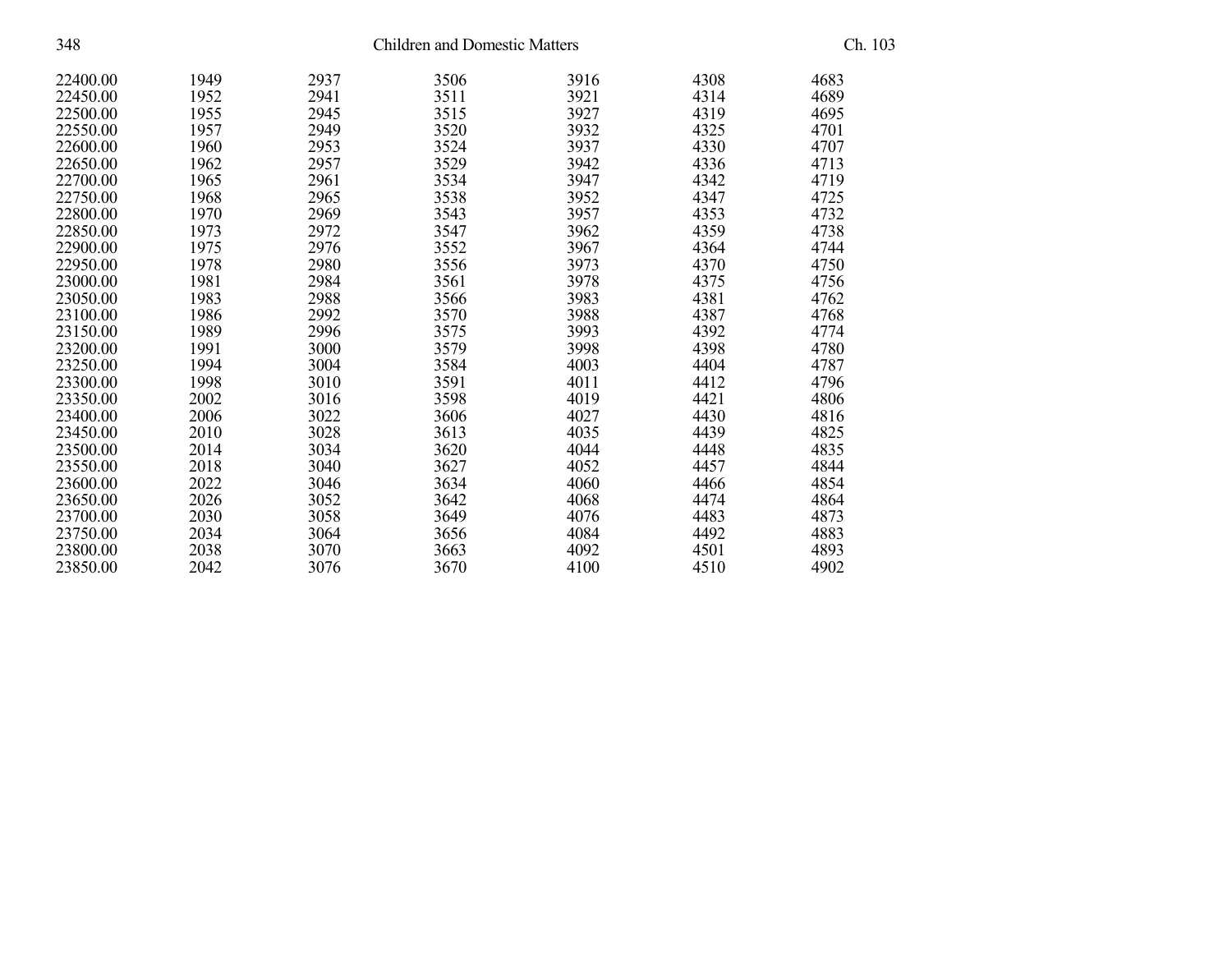| 23900.00 | 2046 | 3082 | 3678 | 4108 | 4519 | 4912 |
|----------|------|------|------|------|------|------|
| 23950.00 | 2050 | 3088 | 3685 | 4116 | 4528 | 4922 |
| 24000.00 | 2054 | 3094 | 3692 | 4124 | 4536 | 4931 |
| 24050.00 | 2058 | 3100 | 3699 | 4132 | 4545 | 4941 |
| 24100.00 | 2062 | 3106 | 3707 | 4140 | 4554 | 4950 |
| 24150.00 | 2066 | 3112 | 3714 | 4148 | 4563 | 4960 |
| 24200.00 | 2070 | 3118 | 3721 | 4156 | 4572 | 4970 |
| 24250.00 | 2074 | 3124 | 3728 | 4164 | 4581 | 4979 |
| 24300.00 | 2078 | 3130 | 3735 | 4172 | 4590 | 4989 |
| 24350.00 | 2082 | 3137 | 3743 | 4180 | 4598 | 4999 |
| 24400.00 | 2086 | 3143 | 3750 | 4188 | 4607 | 5008 |
| 24450.00 | 2090 | 3149 | 3757 | 4197 | 4616 | 5018 |
| 24500.00 | 2094 | 3155 | 3764 | 4205 | 4625 | 5027 |
| 24550.00 | 2098 | 3161 | 3771 | 4213 | 4634 | 5037 |
| 24600.00 | 2102 | 3167 | 3779 | 4221 | 4643 | 5047 |
| 24650.00 | 2106 | 3173 | 3786 | 4229 | 4652 | 5056 |
| 24700.00 | 2110 | 3179 | 3793 | 4237 | 4661 | 5066 |
| 24750.00 | 2114 | 3185 | 3800 | 4245 | 4669 | 5076 |
| 24800.00 | 2118 | 3191 | 3807 | 4253 | 4678 | 5085 |
| 24850.00 | 2122 | 3197 | 3815 | 4261 | 4687 | 5095 |
| 24900.00 | 2126 | 3203 | 3822 | 4269 | 4696 | 5104 |
| 24950.00 | 2130 | 3209 | 3829 | 4277 | 4705 | 5114 |
| 25000.00 | 2134 | 3215 | 3836 | 4285 | 4714 | 5124 |
| 25050.00 | 2138 | 3221 | 3844 | 4293 | 4723 | 5133 |
| 25100.00 | 2142 | 3227 | 3851 | 4301 | 4731 | 5143 |
| 25150.00 | 2146 | 3233 | 3858 | 4309 | 4740 | 5153 |
| 25200.00 | 2150 | 3239 | 3865 | 4317 | 4749 | 5162 |
| 25250.00 | 2154 | 3245 | 3872 | 4325 | 4758 | 5172 |
| 25300.00 | 2158 | 3251 | 3880 | 4333 | 4767 | 5182 |
| 25350.00 | 2162 | 3257 | 3887 | 4342 | 4776 | 5191 |

Children and Domestic Matters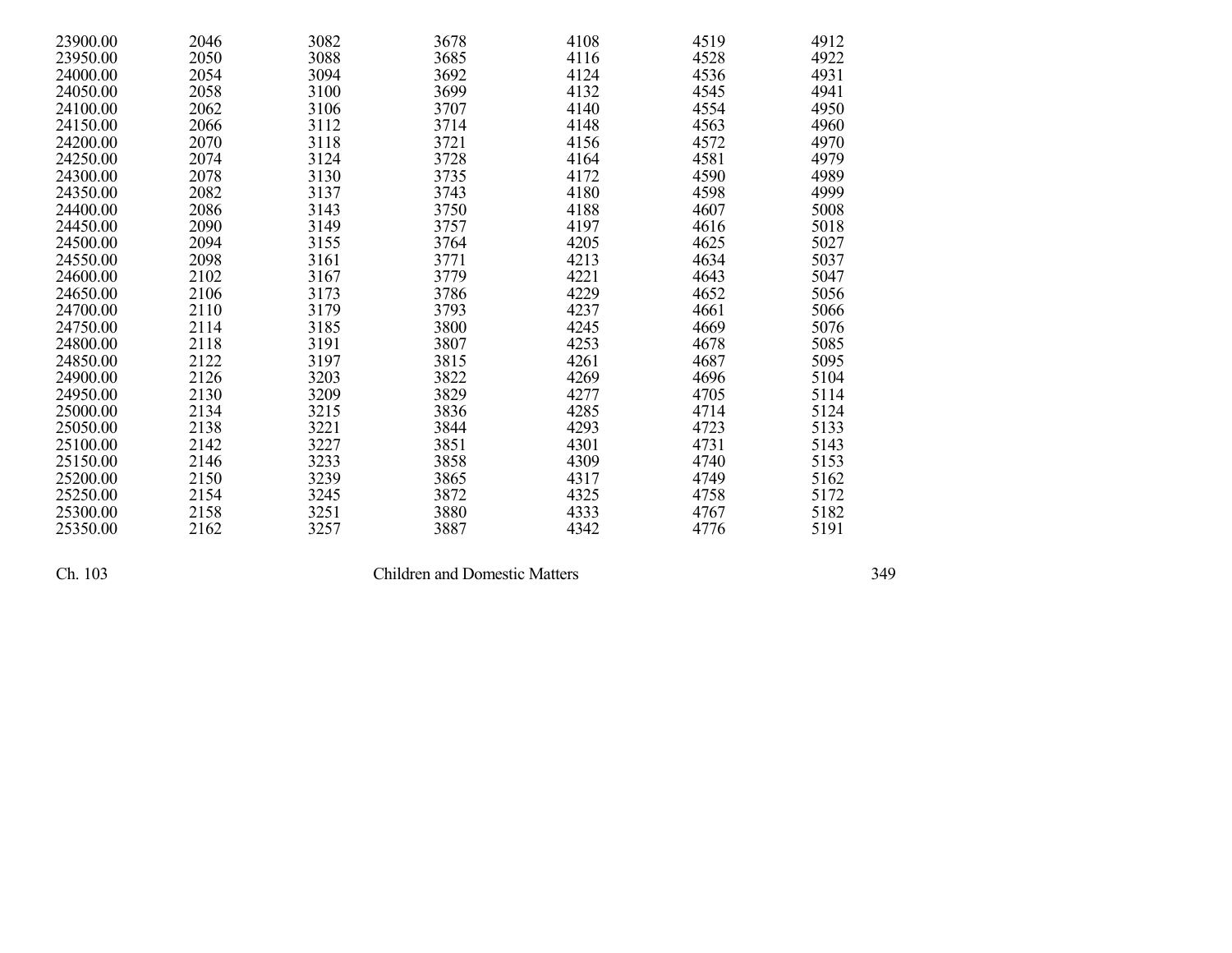| 350      |      |      |      | <b>Children and Domestic Matters</b> |      |      | Ch. 103 |  |
|----------|------|------|------|--------------------------------------|------|------|---------|--|
| 25400.00 | 2166 | 3263 | 3894 | 4350                                 | 4785 | 5201 |         |  |
| 25450.00 | 2170 | 3269 | 3901 | 4358                                 | 4793 | 5210 |         |  |
| 25500.00 | 2174 | 3276 | 3908 | 4366                                 | 4802 | 5220 |         |  |
| 25550.00 | 2178 | 3282 | 3916 | 4374                                 | 4811 | 5230 |         |  |
| 25600.00 | 2182 | 3288 | 3923 | 4382                                 | 4820 | 5239 |         |  |
| 25650.00 | 2186 | 3294 | 3930 | 4390                                 | 4829 | 5249 |         |  |
| 25700.00 | 2190 | 3300 | 3937 | 4398                                 | 4838 | 5259 |         |  |
| 25750.00 | 2194 | 3306 | 3944 | 4406                                 | 4847 | 5268 |         |  |
| 25800.00 | 2198 | 3312 | 3952 | 4414                                 | 4855 | 5278 |         |  |
| 25850.00 | 2202 | 3318 | 3959 | 4422                                 | 4864 | 5287 |         |  |
| 25900.00 | 2206 | 3324 | 3966 | 4430                                 | 4873 | 5297 |         |  |
| 25950.00 | 2210 | 3330 | 3973 | 4438                                 | 4882 | 5307 |         |  |
| 26000.00 | 2214 | 3336 | 3981 | 4446                                 | 4891 | 5316 |         |  |
| 26050.00 | 2218 | 3342 | 3988 | 4454                                 | 4900 | 5326 |         |  |
| 26100.00 | 2222 | 3348 | 3995 | 4462                                 | 4909 | 5336 |         |  |
| 26150.00 | 2226 | 3354 | 4002 | 4470                                 | 4917 | 5345 |         |  |
| 26200.00 | 2230 | 3360 | 4009 | 4478                                 | 4926 | 5355 |         |  |
| 26250.00 | 2234 | 3366 | 4017 | 4486                                 | 4935 | 5365 |         |  |
| 26300.00 | 2238 | 3372 | 4024 | 4495                                 | 4944 | 5374 |         |  |
| 26350.00 | 2242 | 3378 | 4031 | 4503                                 | 4953 | 5384 |         |  |
| 26400.00 | 2247 | 3384 | 4038 | 4511                                 | 4962 | 5393 |         |  |
| 26450.00 | 2251 | 3390 | 4045 | 4519                                 | 4971 | 5403 |         |  |
| 26500.00 | 2255 | 3396 | 4053 | 4527                                 | 4979 | 5413 |         |  |
| 26550.00 | 2259 | 3402 | 4060 | 4535                                 | 4988 | 5422 |         |  |
| 26600.00 | 2263 | 3408 | 4067 | 4543                                 | 4997 | 5432 |         |  |
| 26650.00 | 2267 | 3415 | 4074 | 4551                                 | 5006 | 5442 |         |  |
| 26700.00 | 2271 | 3421 | 4081 | 4559                                 | 5015 | 5451 |         |  |
| 26750.00 | 2275 | 3427 | 4089 | 4567                                 | 5024 | 5461 |         |  |
| 26800.00 | 2279 | 3433 | 4096 | 4575                                 | 5033 | 5470 |         |  |
| 26850.00 | 2283 | 3439 | 4103 | 4583                                 | 5041 | 5480 |         |  |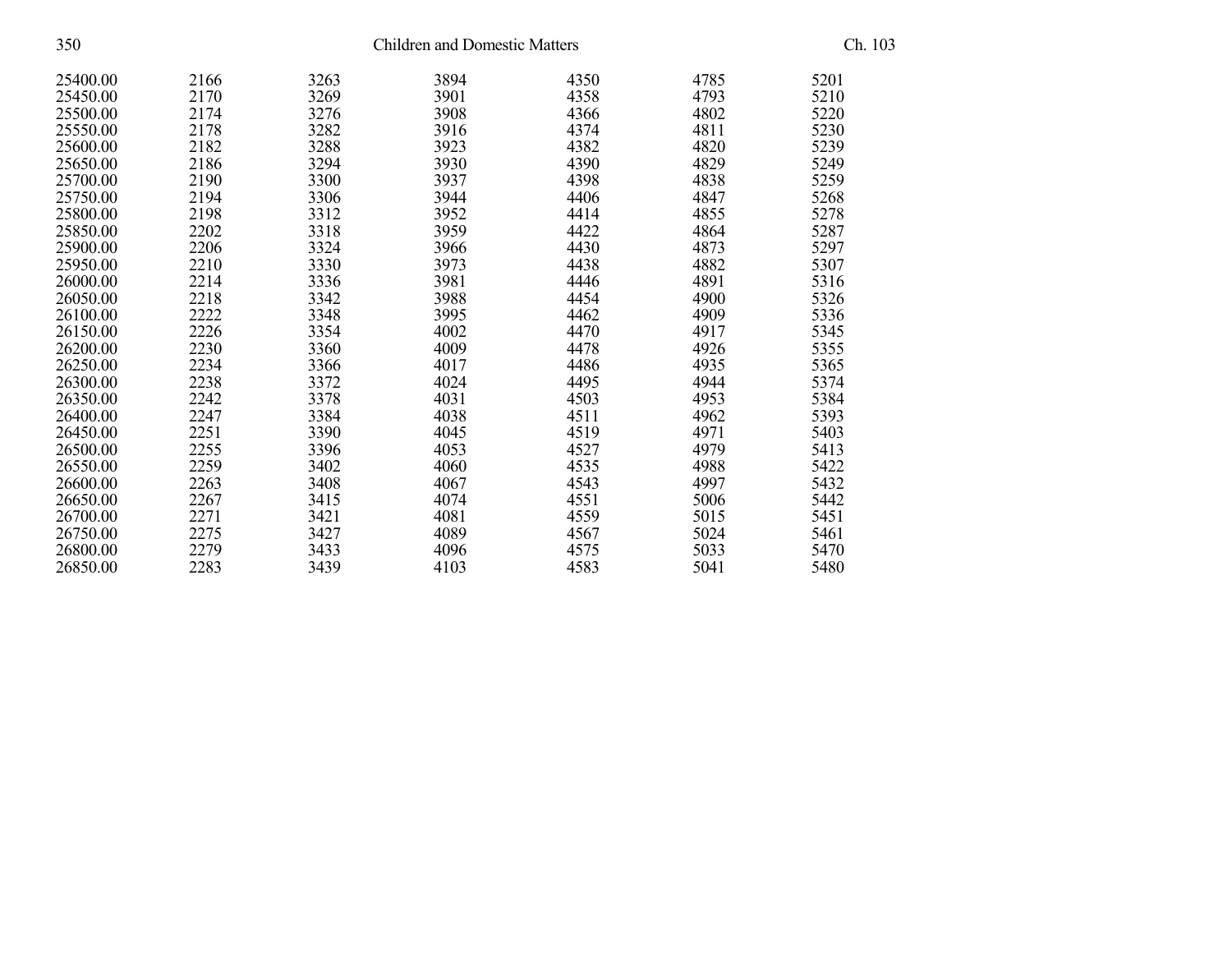| 26900.00 | 2287 | 3445 | 4110 | 4591 | 5050 | 5490 |
|----------|------|------|------|------|------|------|
| 26950.00 | 2291 | 3451 | 4118 | 4599 | 5059 | 5499 |
| 27000.00 | 2295 | 3457 | 4125 | 4607 | 5068 | 5509 |
| 27050.00 | 2299 | 3463 | 4132 | 4615 | 5077 | 5519 |
| 27100.00 | 2303 | 3469 | 4139 | 4623 | 5086 | 5528 |
| 27150.00 | 2307 | 3475 | 4146 | 4631 | 5095 | 5538 |
| 27200.00 | 2311 | 3481 | 4154 | 4640 | 5103 | 5547 |
| 27250.00 | 2315 | 3487 | 4161 | 4648 | 5112 | 5557 |
| 27300.00 | 2319 | 3493 | 4168 | 4656 | 5121 | 5567 |
| 27350.00 | 2323 | 3499 | 4175 | 4664 | 5130 | 5576 |
| 27400.00 | 2327 | 3505 | 4182 | 4672 | 5139 | 5586 |
| 27450.00 | 2331 | 3511 | 4190 | 4680 | 5148 | 5596 |
| 27500.00 | 2335 | 3517 | 4197 | 4688 | 5157 | 5605 |
| 27550.00 | 2339 | 3523 | 4204 | 4696 | 5165 | 5615 |
| 27600.00 | 2343 | 3529 | 4211 | 4704 | 5174 | 5625 |
| 27650.00 | 2347 | 3535 | 4218 | 4712 | 5183 | 5634 |
| 27700.00 | 2351 | 3541 | 4226 | 4720 | 5192 | 5644 |
| 27750.00 | 2355 | 3547 | 4233 | 4728 | 5201 | 5653 |
| 27800.00 | 2359 | 3554 | 4240 | 4736 | 5210 | 5663 |
| 27850.00 | 2363 | 3560 | 4247 | 4744 | 5219 | 5673 |
| 27900.00 | 2367 | 3566 | 4255 | 4752 | 5228 | 5682 |
| 27950.00 | 2371 | 3572 | 4262 | 4760 | 5236 | 5692 |
| 28000.00 | 2375 | 3578 | 4269 | 4768 | 5245 | 5702 |
| 28050.00 | 2379 | 3584 | 4276 | 4776 | 5254 | 5711 |
| 28100.00 | 2383 | 3590 | 4283 | 4785 | 5263 | 5721 |
| 28150.00 | 2387 | 3596 | 4291 | 4793 | 5272 | 5730 |
| 28200.00 | 2391 | 3602 | 4298 | 4801 | 5281 | 5740 |
| 28250.00 | 2395 | 3608 | 4305 | 4809 | 5290 | 5750 |
| 28300.00 | 2399 | 3614 | 4312 | 4817 | 5298 | 5759 |
| 28350.00 | 2403 | 3620 | 4319 | 4825 | 5307 | 5769 |

Children and Domestic Matters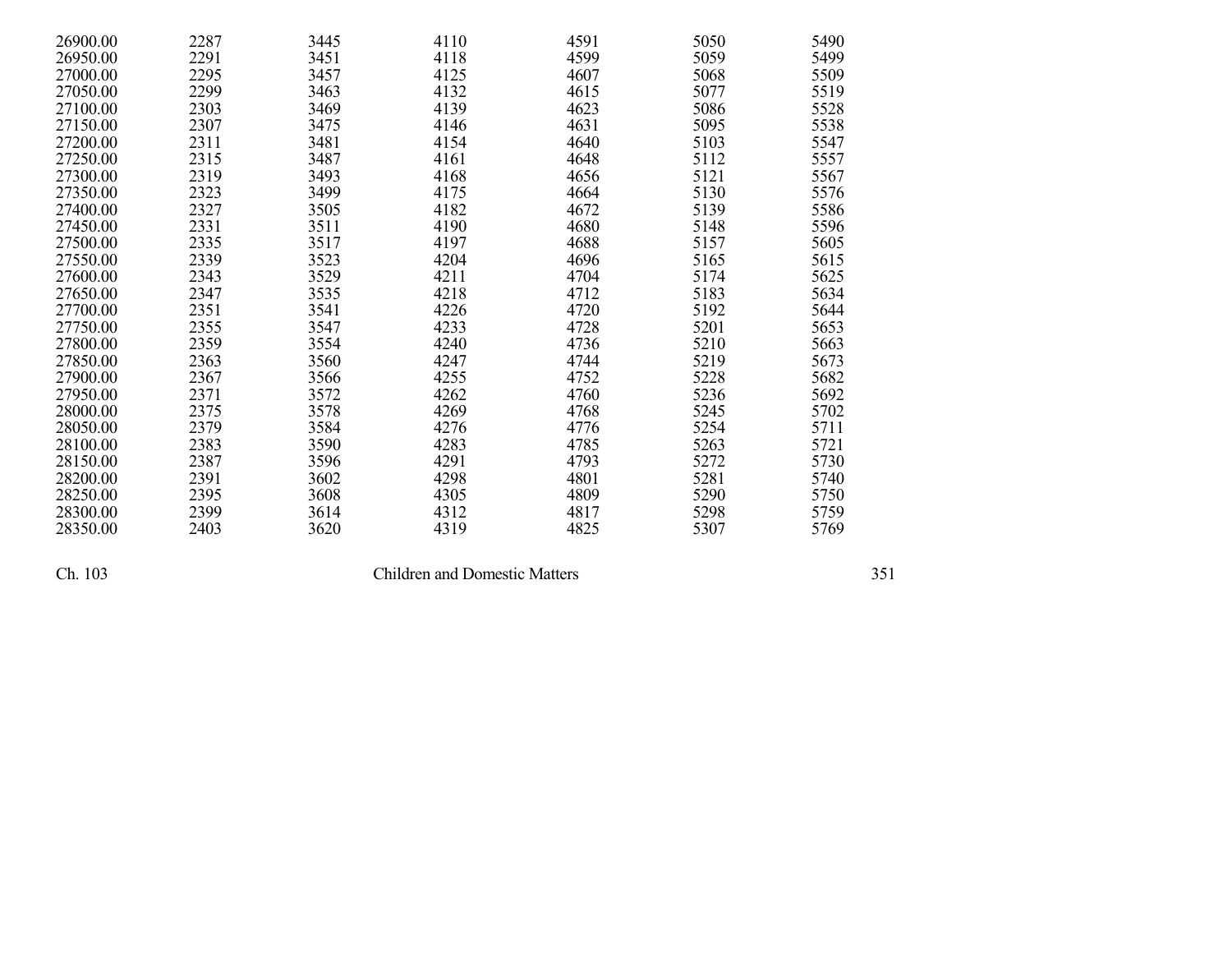| 352      |      | <b>Children and Domestic Matters</b> |      |      |      |      |  |
|----------|------|--------------------------------------|------|------|------|------|--|
| 28400.00 | 2407 | 3626                                 | 4327 | 4833 | 5316 | 5779 |  |
| 28450.00 | 2411 | 3632                                 | 4334 | 4841 | 5325 | 5788 |  |
| 28500.00 | 2415 | 3638                                 | 4341 | 4849 | 5334 | 5798 |  |
| 28550.00 | 2419 | 3644                                 | 4348 | 4857 | 5343 | 5808 |  |
| 28600.00 | 2423 | 3650                                 | 4355 | 4865 | 5352 | 5817 |  |
| 28650.00 | 2427 | 3656                                 | 4363 | 4873 | 5360 | 5827 |  |
| 28700.00 | 2431 | 3662                                 | 4370 | 4881 | 5369 | 5836 |  |
| 28750.00 | 2435 | 3668                                 | 4377 | 4889 | 5378 | 5846 |  |
| 28800.00 | 2439 | 3674                                 | 4384 | 4897 | 5387 | 5856 |  |
| 28850.00 | 2443 | 3680                                 | 4392 | 4905 | 5396 | 5865 |  |
| 28900.00 | 2447 | 3686                                 | 4399 | 4913 | 5405 | 5875 |  |
| 28950.00 | 2451 | 3692                                 | 4406 | 4921 | 5414 | 5885 |  |
| 29000.00 | 2455 | 3699                                 | 4413 | 4929 | 5422 | 5894 |  |
| 29050.00 | 2459 | 3705                                 | 4420 | 4938 | 5431 | 5904 |  |
| 29100.00 | 2463 | 3711                                 | 4428 | 4946 | 5440 | 5913 |  |
| 29150.00 | 2467 | 3717                                 | 4435 | 4954 | 5449 | 5923 |  |
| 29200.00 | 2471 | 3723                                 | 4442 | 4962 | 5458 | 5933 |  |
| 29250.00 | 2475 | 3729                                 | 4449 | 4970 | 5467 | 5942 |  |
| 29300.00 | 2479 | 3735                                 | 4456 | 4978 | 5476 | 5952 |  |
| 29350.00 | 2483 | 3741                                 | 4464 | 4986 | 5484 | 5962 |  |
| 29400.00 | 2487 | 3747                                 | 4471 | 4994 | 5493 | 5971 |  |
| 29450.00 | 2491 | 3753                                 | 4478 | 5002 | 5502 | 5981 |  |
| 29500.00 | 2495 | 3759                                 | 4485 | 5010 | 5511 | 5990 |  |
| 29550.00 | 2499 | 3765                                 | 4492 | 5018 | 5520 | 6000 |  |
| 29600.00 | 2503 | 3771                                 | 4500 | 5026 | 5529 | 6010 |  |
| 29650.00 | 2507 | 3777                                 | 4507 | 5034 | 5538 | 6019 |  |
| 29700.00 | 2511 | 3783                                 | 4514 | 5042 | 5546 | 6029 |  |
| 29750.00 | 2515 | 3789                                 | 4521 | 5050 | 5555 | 6039 |  |
| 29800.00 | 2519 | 3795                                 | 4529 | 5058 | 5564 | 6048 |  |
| 29850.00 | 2523 | 3801                                 | 4536 | 5066 | 5573 | 6058 |  |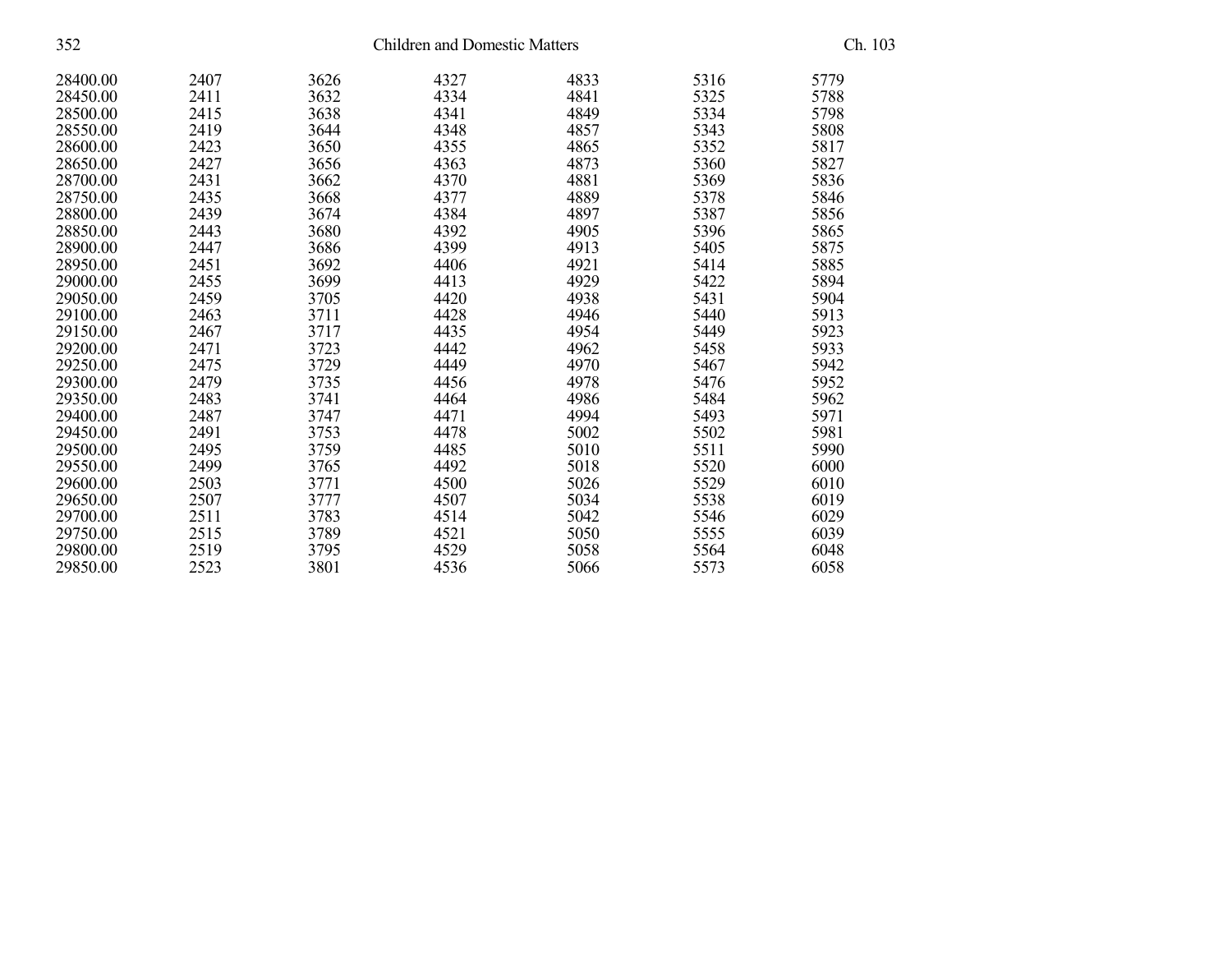| 29900.00 | 2527 | 3807 | 4543          | 5074 | 5582 | 6068 |
|----------|------|------|---------------|------|------|------|
| 29950.00 | 2531 | 3813 | 4550          | 5083 | 5591 | 607  |
| 30000.00 | 2535 | 3819 | $455^{\circ}$ | 5091 | 5600 | 6087 |

Ch. 103 Children and Domestic Matters 353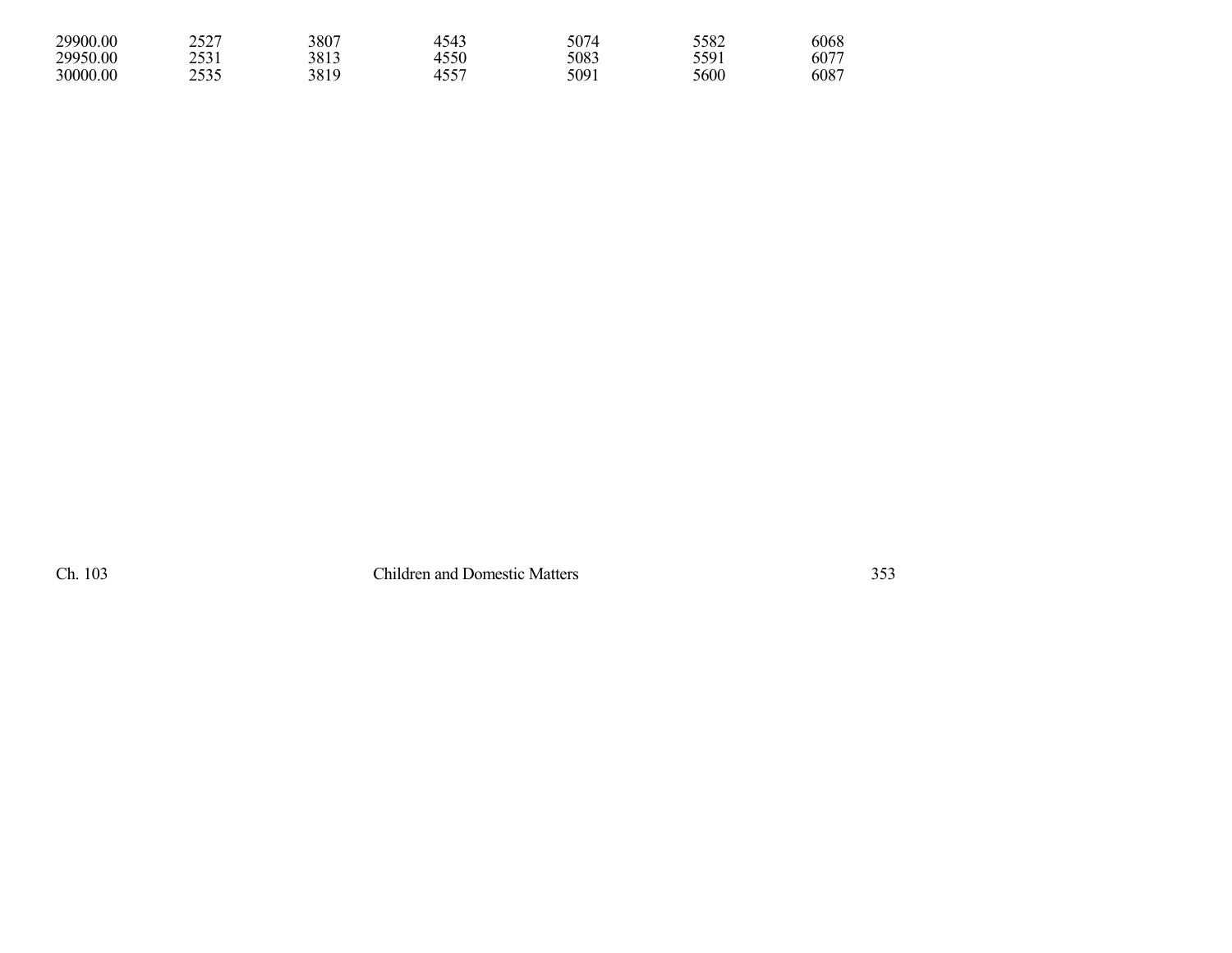**SECTION 3.** In Colorado Revised Statutes, 14-10-122, **amend** (1) (a) and (5) as follows:

**14-10-122. Modification and termination of provisions for maintenance, support, and property disposition - automatic lien.** (1) (a) Except as otherwise provided in section SECTIONS 14-10-112 (6) AND 14-10-115(11)(c), the provisions of any decree respecting maintenance may be modified only as to installments accruing subsequent to the motion for modification and only upon a showing of changed circumstances so substantial and continuing as to make the terms unfair, and, except as otherwise provided in subsection (5) of this section, the provisions of any decree respecting child support may be modified only as to installments accruing subsequent to the filing of the motion for modification and only upon a showing of changed circumstances that are substantial and continuing or on the ground that the order does not contain a provision regarding medical support, such as insurance coverage, payment for medical insurance deductibles and copayments, or unreimbursed medical expenses. The provisions as to property disposition may not be revoked or modified unless the court finds the existence of conditions that justify the reopening of a judgment.

(5) Notwithstanding the provisions of subsection (1) of this section, when a COURT-ORDERED, VOLUNTARY, OR mutually agreed upon change of physical care occurs, the provisions for child support of the obligor under the existing child support order, if modified pursuant to this section, will be modified OR TERMINATED as of the date when physical care was changed. THE PROVISIONS FOR THE ESTABLISHMENT OF A CHILD SUPPORT ORDER BASED ON A COURT-ORDERED, VOLUNTARY, OR MUTUALLY AGREED UPON CHANGE OF PHYSICAL CARE MAY ALSO BE ENTERED RETROACTIVELY TO THE DATE WHEN THE PHYSICAL CARE WAS CHANGED.WhenaCOURT-ORDERED,VOLUNTARY,OR mutuallyagreeduponchange of physical care occurs, parties are encouraged to avail themselves of the provision set forth in section 14-10-115 (14) (a) for updating and modifying a child support order without a court hearing.

**SECTION 4.** In Colorado Revised Statutes, 26-13-125, **amend** (2) and (3); and **add** (1) (d) as follows:

**26-13-125. State directory of new hires - definitions.** (1) As used in this section, unless the context otherwise requires:

(d) "NEWLY HIRED EMPLOYEE" MEANS AN EMPLOYEE WHO:

(I) HAS NOT PREVIOUSLY BEEN EMPLOYED BY THE EMPLOYER; OR

(II) WAS PREVIOUSLY EMPLOYED BY THE EMPLOYER BUT HAS BEEN SEPARATED FROM HIS OR HER PRIOR EMPLOYMENT FOR AT LEAST SIXTY CONSECUTIVE DAYS.

(2) The state department, or its agent, shall establish and maintain a state directory of new hires on and after October 1, 1997, for the purpose of locating newly hired individuals EMPLOYEES for the purposes of establishing, enforcing, or modifying child support obligations and for other purposes specified in paragraph (b) of subsection  $(\overline{8})$  of this section.